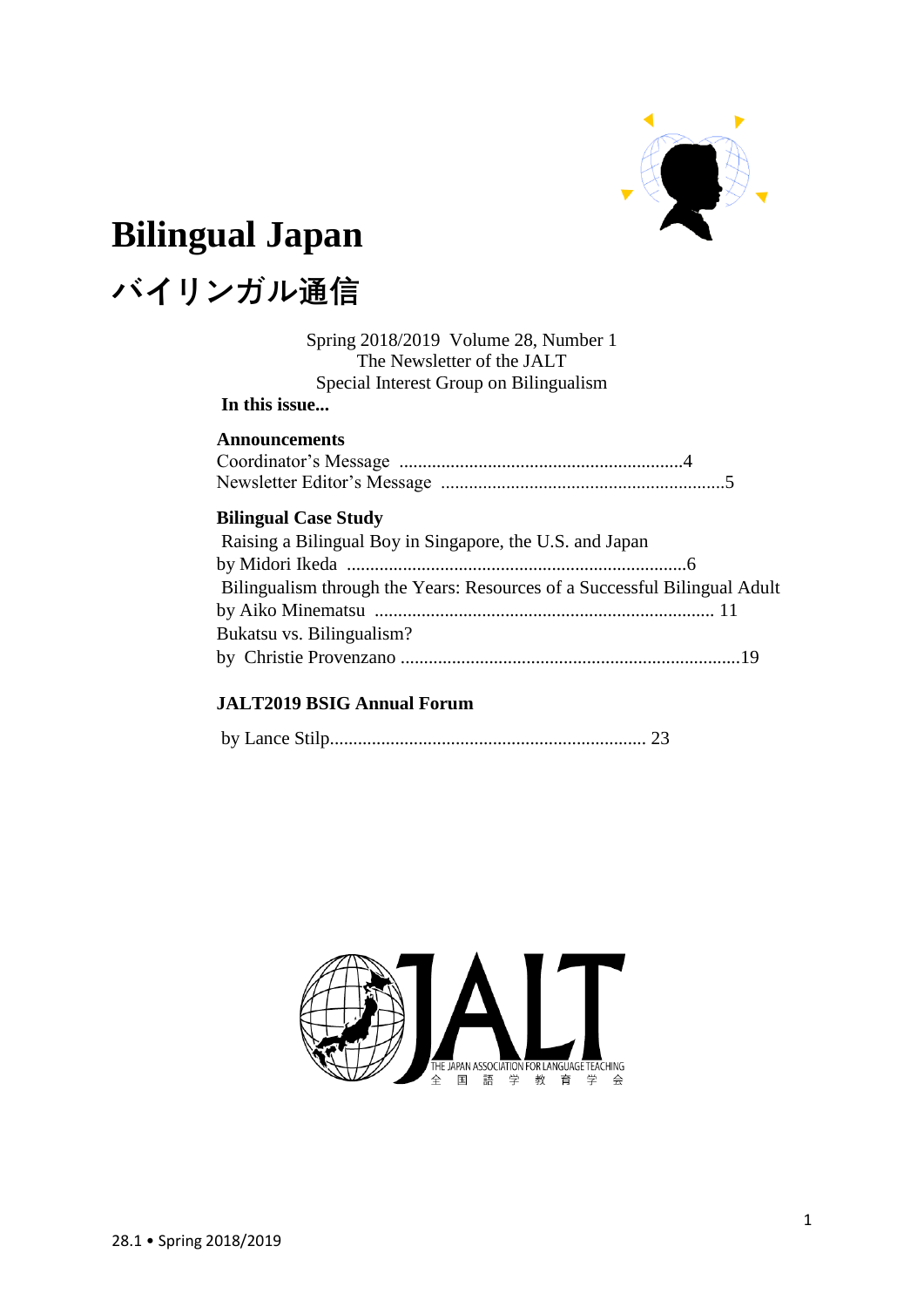| Coordinator<br>会長<br>Alexandra Shaitan<br>alexshaitan@yahoo.com<br><b>Publicity Officer</b><br>広報担当<br>Lauren Landsberry<br>laurenlandsberry@gmail.c<br>om |                                                                                      | <b>Treasurer</b><br>会計<br><b>Tim Pritchard</b><br>timnosuke@hotmail.c<br>om<br>Director of<br><b>Publications</b><br>広報委員長<br>Stephen M. Ryan<br>stephen05summer<br>@yahoo.com |  | <b>Director of Membership</b><br>会員書記<br><b>Blake Turnbull</b><br>blaketurnbull@hotmail.c<br>om | <b>Director of</b><br>Program<br>計画推進委員<br>Mandy Klein<br>mklein@jcmu.o                                                 |
|------------------------------------------------------------------------------------------------------------------------------------------------------------|--------------------------------------------------------------------------------------|--------------------------------------------------------------------------------------------------------------------------------------------------------------------------------|--|-------------------------------------------------------------------------------------------------|-------------------------------------------------------------------------------------------------------------------------|
|                                                                                                                                                            |                                                                                      |                                                                                                                                                                                |  | <b>Journal Editor</b><br>ジャーナル編集者<br>Stephen M. Ryan<br>stephen05summer<br>@yahoo.com           | rg<br><b>Newsletter</b><br><b>Editor</b><br>ニュースレタ<br>一編集者<br>Risa Hiramatsu<br>e18d1101@sok<br>a-u.jp                  |
| <b>Additional SIG Officers</b>                                                                                                                             |                                                                                      |                                                                                                                                                                                |  |                                                                                                 |                                                                                                                         |
| Member-at-large<br>庶務委員<br>Vacant                                                                                                                          | <b>International Liaison</b><br>国際仲介委員<br>Masae Takeuchi<br>masae.takeucki@vu.edu.au |                                                                                                                                                                                |  | <b>Directors of Newsletter</b><br>Distribution / 通信配<br>Sorrell Yue<br>yue079650@gmail.com      | <b>Regular</b><br>Column<br>Editors/<br>通信編集員<br>Alec McAulay,<br>Ron Murphy,<br>Christie,<br>Provenzano,<br>Diane Lamb |
| <b>Website Editor</b><br>ウェブサイト編集者<br>Lance Stilp<br>lancestilp@gmail.com                                                                                  |                                                                                      | <b>Bilingjp Listowner Bilingjp</b><br>リストオーナー<br>Stephen M. Ryan<br>stephen05summer<br>@yahoo.com                                                                              |  | York Weatherford<br>yorkweatherford@gmail.com                                                   | Proofreading:<br>Josh Norman                                                                                            |

# **Contribute to** *Bilingual Japan*

*Bilingual Japan* is the official newsletter of the Bilingualism Special Interest Group (B-SIG) of the Japan Association for Language Teaching (JALT). The purpose of this publication is to provide B-SIG members with articles and reports about bilingualism research and bilingual child-raising in Japan. *Bilingual Japan* also provides information about recent B-SIG activities.

**The content of this newsletter depends on contributions from its readers.** All SIG members and other interested parties are invited to submit articles or reports for inclusion in these pages. Start by writing about your family's experience or something about bilingual parenting that concerns you. Even if you feel that what you have to say is trivial, there is always someone who will be interested. Everyone has a story to tell, and we look forward to hearing yours.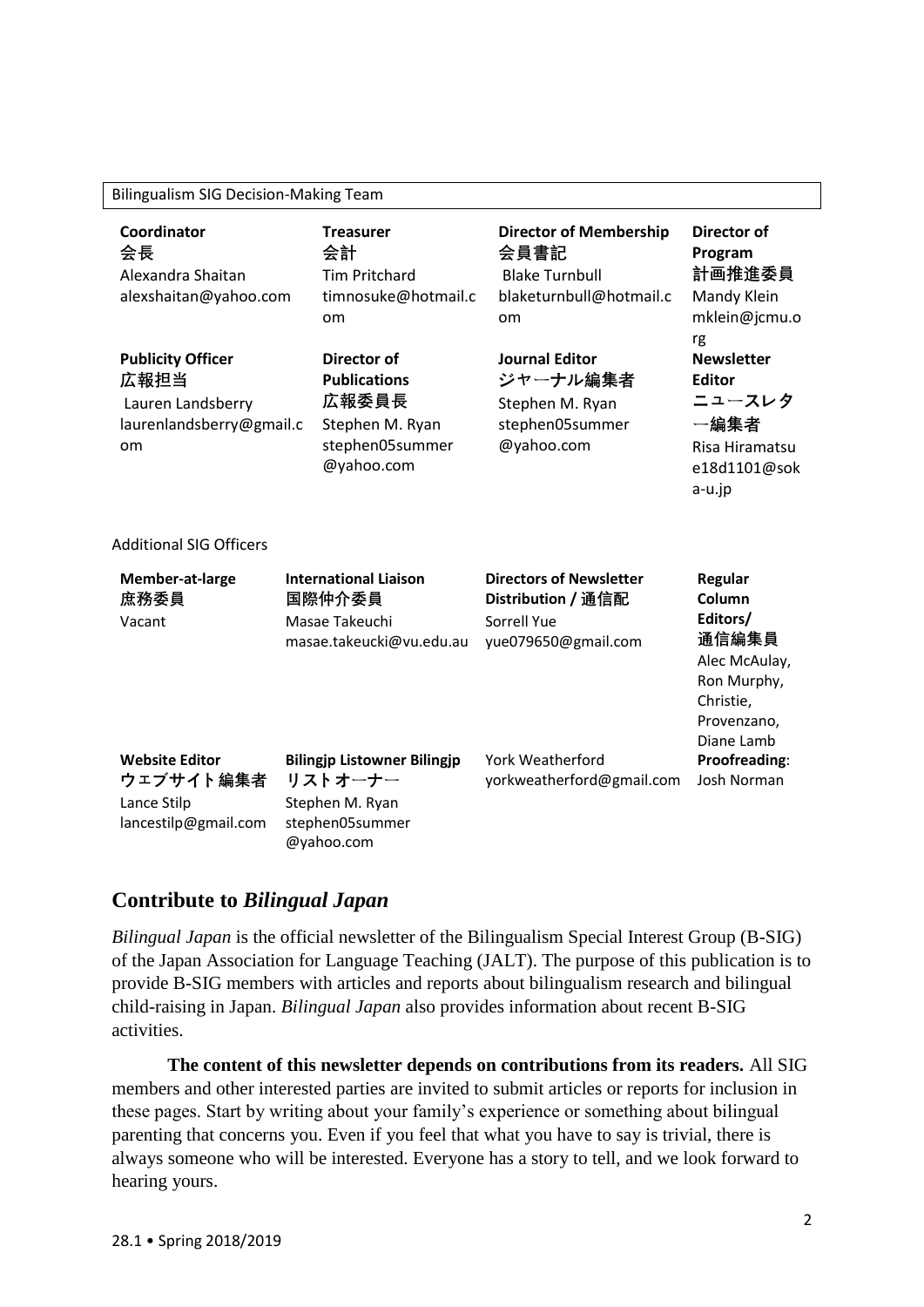## **Regular Columns**

•Consult the description at the top of each of the Regular Columns in this issue.

- •Length: 1,500 3000 words
- •Submit articles to the respective column editors.

## **Feature Articles**

- •These articles are longer and/or deal with topics not covered by the Regular Columns.
- •Length: Up to 3,000 words or longer.

•Submit articles to the editor at e18d1101@soka-u.jp

## **DEADLINE FOR THE NEXT ISSUE: April 15th**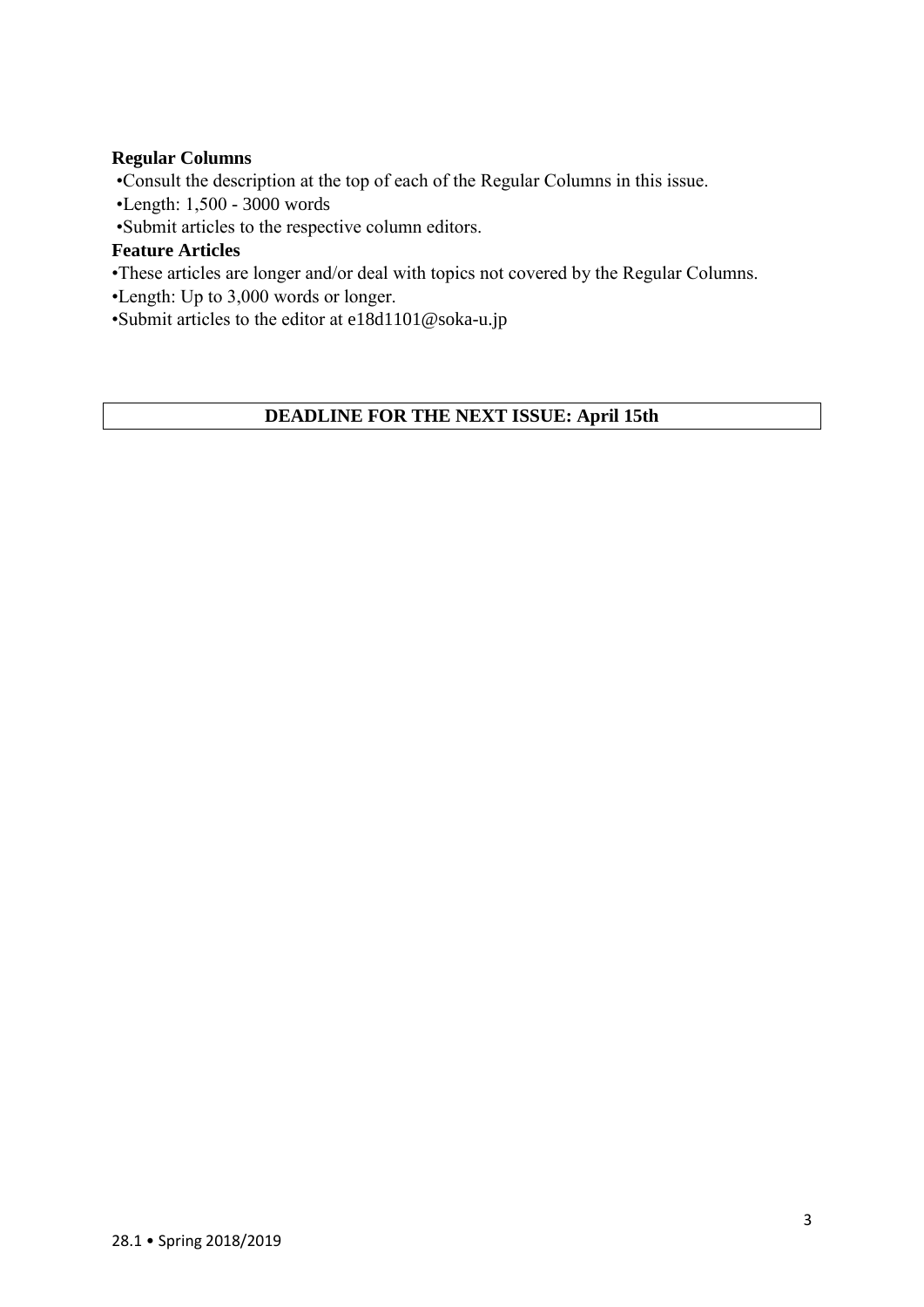## **Coordinator's Message**

Dear Bilingualism SIG members!

First of all, we, the Decision-Making Team (DMT)<https://www.bsig.org/officers> would like to thank each and all of you for your support throughout years. The SIG would not have existed without your membership. We all truly appreciate it and look forward to welcoming all our members to join us at the JALT 2019 International Conference at the WINC AICHI, Nagoya City, Aichi, Japan on **Friday, November 1, to Monday, November 4, 2019**. Please consider attending two BISG events at the conference which are Annual General Meeting and the BSIG Forum.

We are happy to welcome Risa Hiramatsu as a new BSIG Newsletter editor and would also like to thank Lance Stilp who has been supporting BSIG for many years as the Newsletter Editor and is currently a website editor of the Bilinigualism SIG website.

We would like to thank Midori Ikeda, Aiko Minematsu, and Christie Provenzano for sharing their invaluable experiences with us. I hope you will enjoy reading the contributions by our valuable members

We are constantly looking for new members to join our Decision-Making Team (SIG Officers). Please send your suggestions, questions and proposals related to the BSIG events and activities at alexshaitan@yahoo.com to Shaitan Alexandra. Our team provides support and guidance to new members along with the JALT executive officers. **We are currently looking for an individual who would like to be involved in 'shadowing' our SIG Coordinator to ensure a smooth transition once the current coordinator's term has finished.** We thank you all for your support and look forward to hearing from you.

Wishing you all a wonderful academic year of 2019-2020!

Best wishes,

Bilingualism SIG Coordinator: Shaitan Alexandra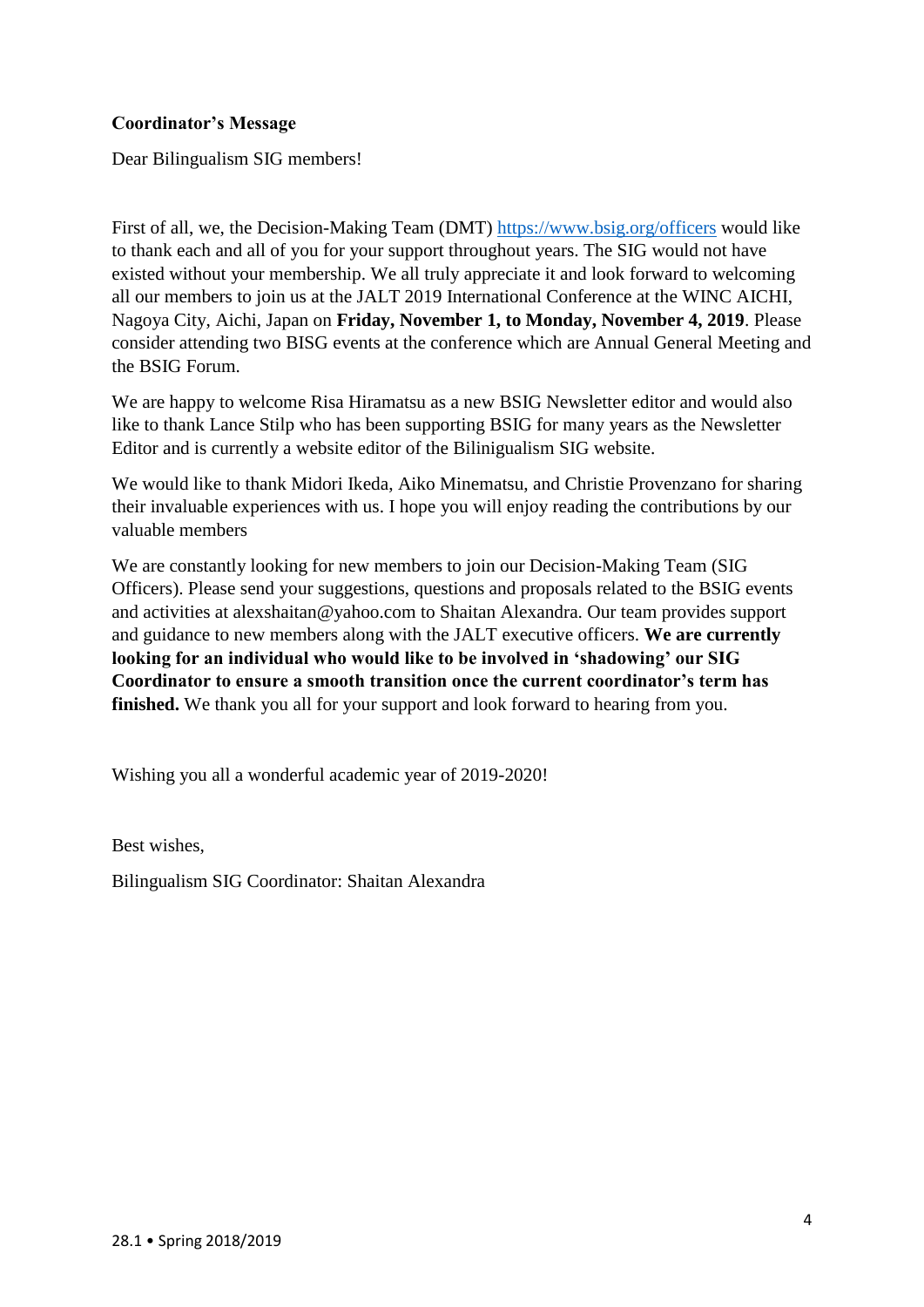## **Newsletter Editor's Message**

Dear Bilingualism SIG Members!

I hope all of you were able to enjoy the spring vacation and I am certain that you have been busy since the new semester has begun. My name is Risa Hiramatsu and I will oversee editing the newsletter from now on. Nice to meet you all. I am presently a doctoral student at Soka University. I am interested in how to aid students in overcoming reluctance to study English. I hope to be able to contribute to JALT by combining forces with other members of BSIG. Since I'm still not accustomed to what to do, I would appreciate it if I could check with you when needed. I will endeavor to facilitate the publishing of newsletter. I am looking forward to seeing many of you at JALT conferences as much as possible.

Regards,

Risa Hiramatsu, Newsletter Editor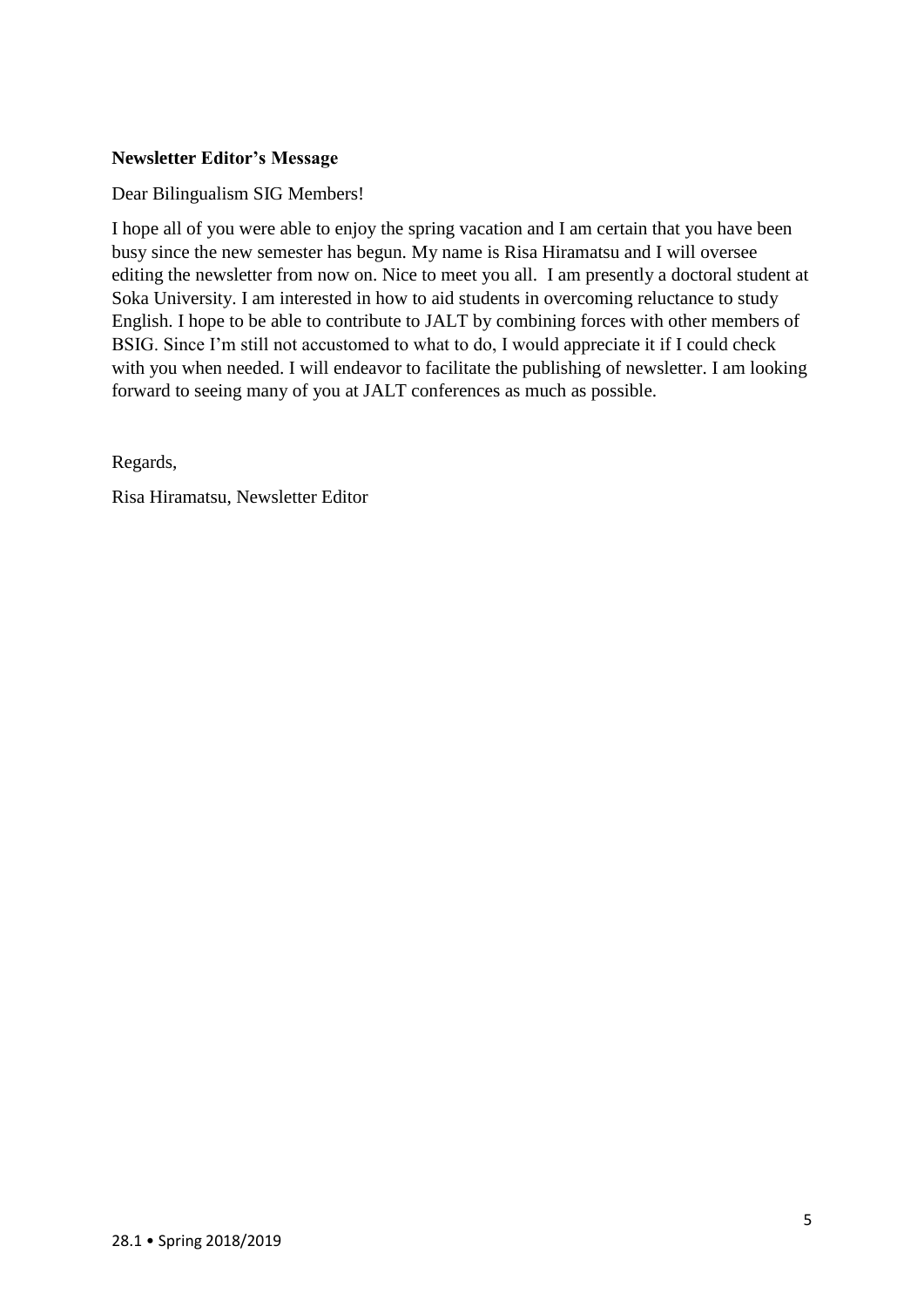Bilingual Case-Study

ある家庭におけるバイリンガリズム

In each issue, we present a case-study of a bilingual individual or family. We especially want to encourage our members to write up their own case studies of their bilingual families. The column editors would be happy to offer you assistance in writing your stories. You may also request an outline of suggested items to include. Also, if you know of a family that could be featured in this column, please contact the column editors: Ron Murphy, Ehime University, English Education Center, 3-bunkyou cho, Matsuyama, 790- 8577. t: 089-927-9358 email: murphy@iec.ehime-u.ac.jp; or Alec McAulay, GSISS, Yokohama National University, Tokiwadai 79-3, Hodogaya-ku, Yokohama 240-8501 t: 045-339-3553 (w) email: [tokyomcaulay@gmail.com](mailto:tokyomcaulay@gmail.com)

## **Raising a Bilingual Boy in Singapore, the U.S. and Japan**

by Midori Ikeda

This article is about my experience raising my son, Nao (9;0), in Japan, Singapore, and the U.S. My family consists of my husband, my son, and me. We are all Japanese. I was born and raised in Japan. My father spent his younger days in Africa and the U.S. He brought many foreign friends to my house during my childhood, so naturally I have had an interest in other countries and cultures since I was a child. My husband is an engineer and also grew up in Japan. But he had a dream to work overseas someday – a dream which eventually came true, as his company transferred him, with our son and I, to Singapore for three years (2014-2017, during Nao's ages 3;11 to 7;1), and then to San Jose, California, where we are now in our second year.

 Although my family is all Japanese, I hoped to raise my child to be a bilingual. This might be because of my own childhood experience learning English. Both of my parents could speak good English, and I wanted to as well. I think my background in learning English led to my decision to raise Nao to be bilingual and bicultural. I tried to expose him to an English environment as much as possible. I read English story books to him, showed him English TV, invited over foreign friends, and organized an English play

group. I collected information about bilingual education from blogs, books, and friends. At the play group, I enjoyed sharing and learning information with my friends who had the same interest. At home, we talk in Japanese but when he watches English cartoons, I talk with him in English. Nao entered the local Japanese kindergarten at age 3;2. He spoke only Japanese there and his friends were all Japanese. But he started to speak Japanese a little later than his monolingual classmates. I think it was because he was listening to two languages at the same time. When he was three years old, he could understand some English words and sentences and speak some simple sentences in English.

 Before it became a reality, I didn't imagine we would move to another country. He was nearly four years-old (3;11) when my husband was transferred to Singapore because of his job. Nao and I moved there with him, in January 2014.

#### Days in Singapore

 When we moved to Singapore, Nao already could converse in simple sentences in English. Singapore is a very international country, so we had many options for Nao's schooling – the local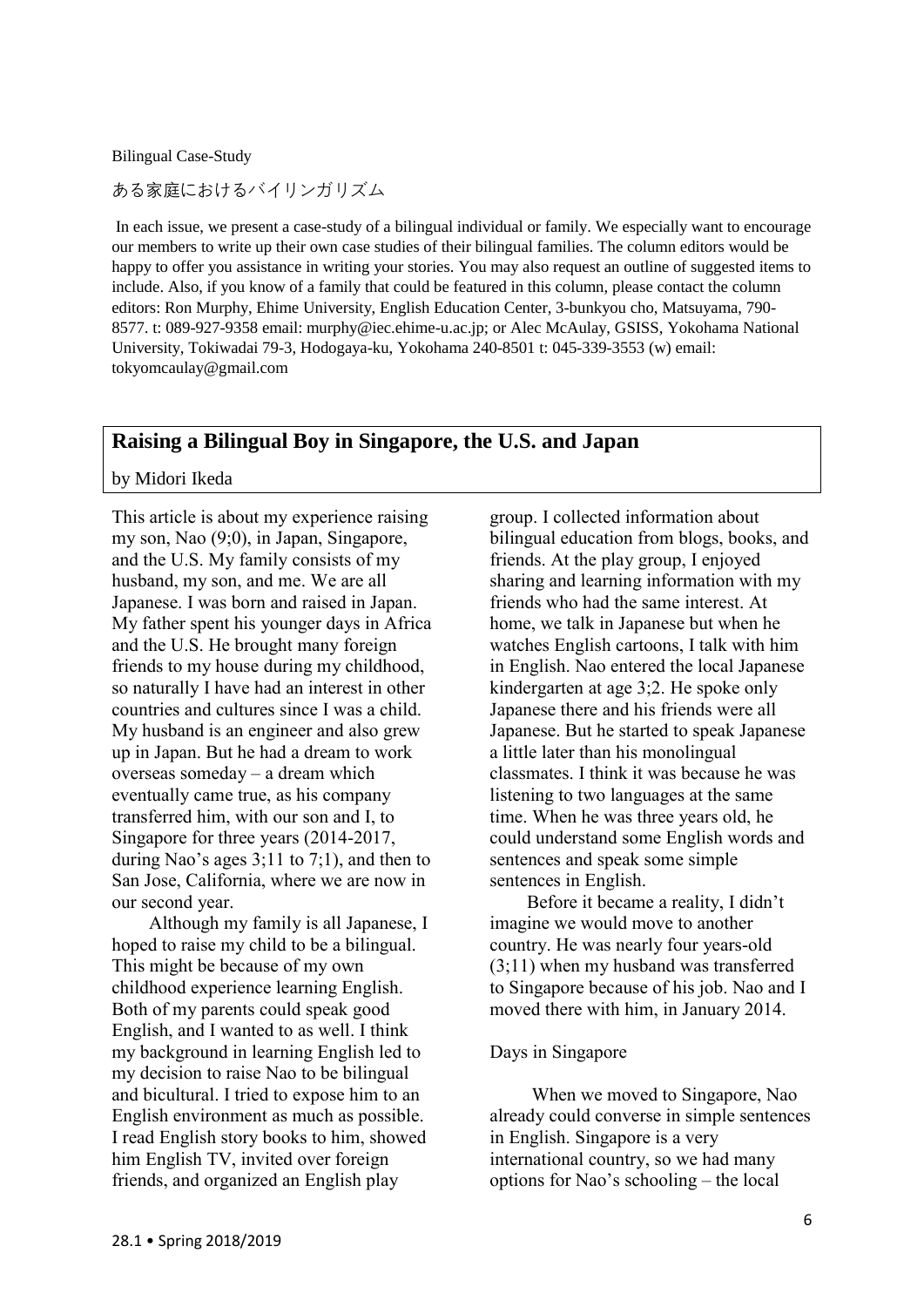school, an International school, and a Japanese school. I looked around at several schools and decided to enroll him in a local Montessori kindergarten. Although it was a local school, his classmates were very international. More than half of the students were foreigners. Nao mingled in several cultures and had opportunities to hear many languages. The school taught Chinese and Japanese twice a week and the rest of the time the curriculum was held in English.

 On the first day of school, he looked nervous and cried a little bit, but on the second day he looked more comfortable. He was still four years-old, so the language barrier seemed not a big problem for him. He had already been exposed to an English environment, and he picked English up very quickly at the school. After a few months in Singapore, he spoke English fluently. He even spoke English at home. Even though my husband and I talked to him in Japanese, his answer sometimes came back in English. We were happy that his transition to our new life was so smooth.

 On the other hand, we were concerned about his Japanese. In order not to lose his Japanese, we brought many Japanese books from Japan. I read them every night before he went to sleep. I invited over Japanese friends for play dates. I tried to let him talk with his grandparents by Skype as much as possible. He joined a Japanese soccer club on Saturdays, so he could talk in Japanese with his Japanese friends there. Despite these efforts, his English was dominant and his Japanese didn't improve as I expected. He was talking in English even with his Japanese friends. When he spoke Japanese, he couldn't speak like kids his age and sometimes it was very difficult for me to understand what he was trying to say. His Japanese grammar was like English translated into Japanese. It didn't sound like his native language. So when it was difficult to communicate, I used English with him. But now I regret that. I

should have consistently used Japanese even though it took time to communicate. My husband and I discussed it and we eventually decided to talk only Japanese at home, and not to mix English and Japanese in one sentence. Even though we did this, Nao replied in English.

Learning Chinese Increased Nao's Stress Level

 Learning three languages at one time seemed to overwhelm Nao. While his mother-tongue was not established well, he had to learn Chinese and English in kindergarten. That was too much for him. When he was learning Chinese with songs and play, he looked like he was enjoying it. He spoke some Chinese words like colors, numbers, and greetings. We were amazed by his ability to pick up three languages at one time. But gradually the Chinese class was getting hard for him. He started to learn how to write Chinese characters when he was five years old and that was the most difficult part for him. His grip was not strong enough and he felt stress when writing Chinese characters with many strokes. I also took Chinese class for myself and to understand him. But there were not many things that I could do for him to help him learn Chinese.

 One day I talked with the Chinese teacher and she told me that Nao was very hard-working but that writing Chinese is very challenging. Sometimes he cried at school because he couldn't do it. I thought that was too much for him. I didn't want him to feel stress at kindergarten. He was still young and kindergarten should be a fun place for him. I didn't want him to hate learning languages. So I asked the Chinese teacher not to push him too much because we are Japanese and we don't expect him to learn Chinese to the level of a Chinese expatriate child. I just wanted him to enjoy. So, we decided to focus on only English and Japanese.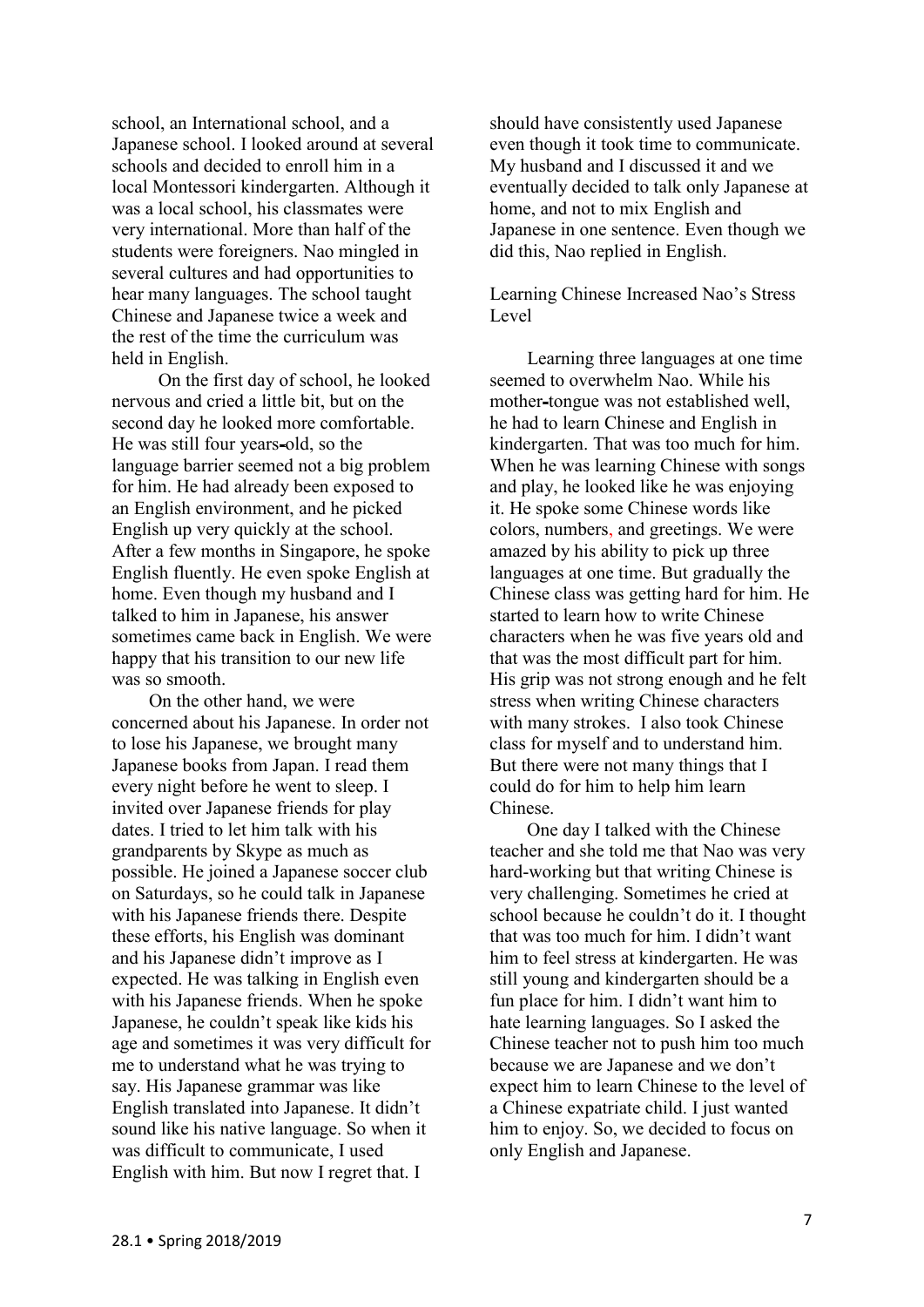Nao's Native Tongue Improves at Japanese Elementary School

 Nao spent two years at the local kindergarten. He made many friends from different countries and thanks to him, I also made friends from several countries. It was a good experience for him and my family. But soon we had to choose which elementary school he should go to. Again we had many options – the local school, International school, or Japanese school. The International school's curriculum was very attractive but we thought it was important to build his mother tongue at an early stage. So we enrolled him in Japanese school at age 6;2. That turned out to be the best decision. His Japanese developed dramatically and he could think deeper than before. He made many Japanese friends there and was exposed to the Japanese language. I remember one day he told me, "Recently I'm forgetting how to talk in English. I have to think when I talk. English words don't come out like before." I could tell his speaking fluency in English was receding but I felt his reading ability was improving. He was maturing mentally, and his ability to comprehend and think in his native tongue had grown, and I think that helped his ability to process written English as well.

His daily homework from school included *ondoku*, which is reading a Japanese textbook aloud. That was the most effective way to develop his reading and speaking ability. At school, he had chances to go to the library once a week and was encouraged to read Japanese books. His favorite book was the Kaiketsu Zorori series. It was still difficult to read by himself, so we read them together. He improved his writing in Hiragana, Katakana and Kanji.

 At home, I helped him with his Japanese homework, and in order to maintain his English he took English class twice a week as an after-school activity. It

was focused on reading and writing. And he had a conversation for 20 minutes in English by Skype every day. At first, he was shy to take on-line lessons because he doesn't feel comfortable to speak with a teacher he has never met. But he gradually got used to speaking with several teachers living in several different countries. He could choose a different teacher every day but tried to book his favorite teacher. Most of them are Filipino. We were excited when he talked with teachers who live very far away, such as South Africa or Serbia. Every time he talked with a teacher from a country he didn't know, we checked the map together where the teacher lives. That was the fun part and I think it motivated him to talk in English. He had many play dates and sleepovers with English-speaking friends. So he still had chances to speak in English. It seemed to be working well -- keeping both languages. Then, nearly a year after Nao entered elementary school, my husband was relocated to the U.S.

#### A New Life in San Jose, California

 This was another challenge for our family. Before we went to the U.S., we had to go back to Japan to apply for a visa. We spent two weeks in Japan waiting for a U.S. visa approval. Those were very precious days for us. We spent time with my friends and Nao experienced much authentic Japanese culture. He tried *shodo* (Japanese calligraphy), *ikebana* (flower arrangement), and learnt what was then popular among Japanese children. He had to skip his formal Singapore school while we were waiting in Japan, but we had quality time as a family.

 After our visa was approved, we went back to Singapore and then moved to the U.S. in April 2017 (Nao was 7;2.) Initially, we were too busy getting settled in our new life and I could not spend much time helping Nao's study. We checked the school's rating and parents' reviews on the Internet for his new school. Then we chose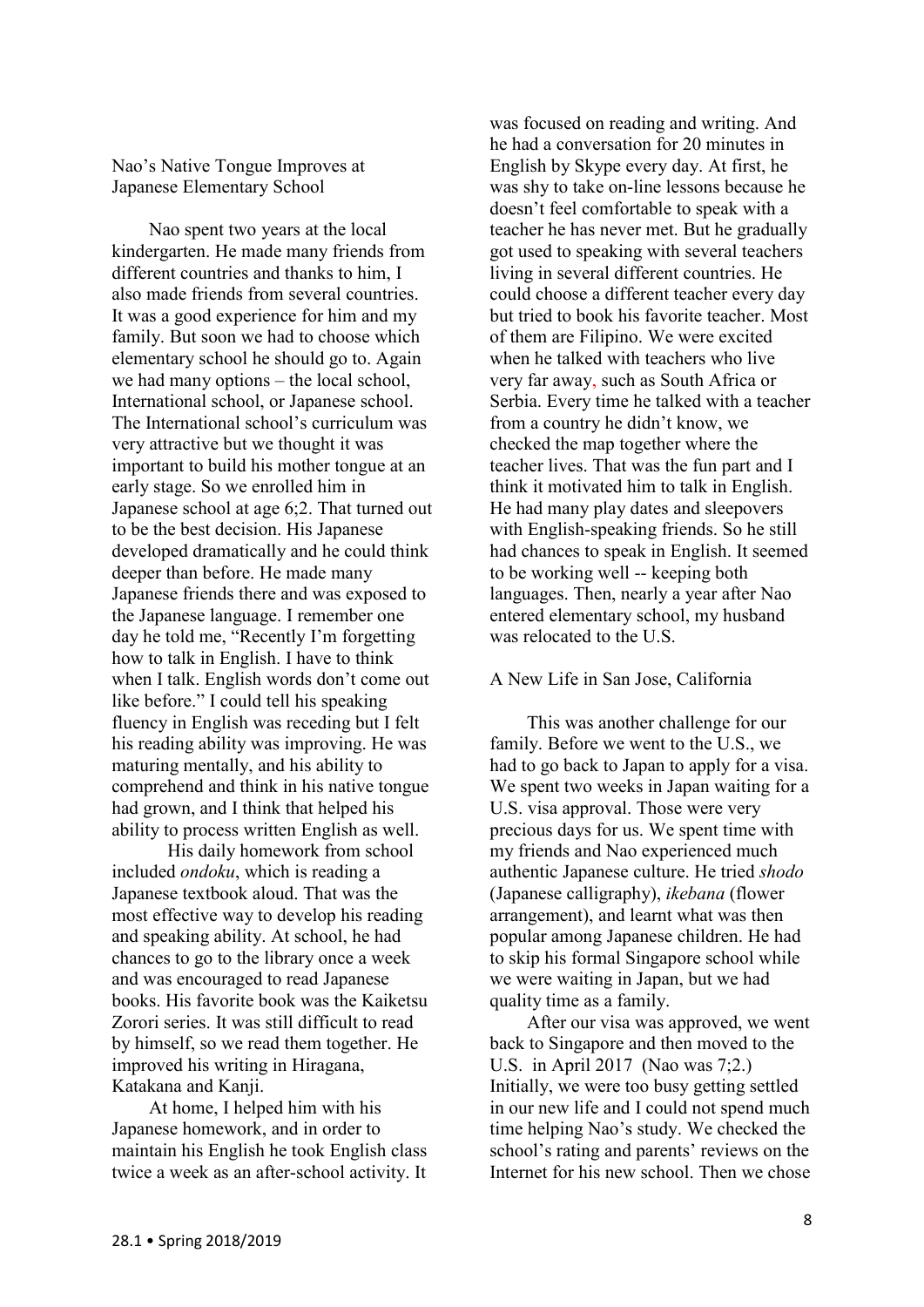an apartment which was close to my husband's office. Nao's school was automatically decided because of the school district system. He started to go to the local school.

 On the first day, he looked very nervous and shy, but when I picked him up, he was smiling and looked very happy. He talked about his classmates and teacher. I was very happy that he settled in so smoothly. He didn't have any problem with language. Education in Singapore is quite advanced. So he felt very easy and relaxed in the U.S. Because of this, we could spend more time for Japanese study at home. Kanji was getting hard and *sakubun* (writing an essay in Japanese) was very challenging for him. As for English, he reads two English books every day and does the homework given from school.

#### Nao's Achievement in English

Now he goes to local school from Monday to Friday and Japanese school on Saturday. In March of 2019, he will be mid-3rd grade at the local school and will finish 3rd grade in his Saturday Japanese school. According to his teacher's comments, his reading level in English is a little below the standard for 3rd grade. But he is making good, steady progress considering he has only been in the U.S since 1st grade. His reading skill is progressing but he still struggles with the comprehension aspect. He possesses a lot of great information to share and good ideas, but sometimes struggles to organize his thoughts on paper. I can see the same problems in Japanese. He consistently demonstrates understanding for listening and speaking, math, social studies, and science, but is having difficulty with writing and describing his opinion. He enjoys reading books in English. He likes the series of Captain Underpants, Diary of a Wimpy Kids, and he just started Harry Potter. A reading app called Raz Kidz is a really good method to increase vocabulary

and get knowledge. By reading books he is learning by himself. So I think he is doing well in English and happy about his achievement at the local school.

## Pace of Japanese School Instruction **Ouickens**

 On the other hand, Japanese study is now getting very challenging for him. His listening and speaking is not too bad but writing and reading is a little behind. The school covers Japanese curriculum using same text book as in Japan. But it's only once a week. That means the teaching speed is very fast and parents are expected to help students at home. School gives him a lot of homework like *ondoku*, *sakubun*, Kanji practice, and workbook assignments. Kanji and *sakubun* are the most challenging for him. So every morning he practices Kanji before he goes to local school and he keeps journals in Japanese every night to improve his writing skill. Before he goes to bed, I read him a Japanese book and he reads me English books. It's become our daily ritual. We enjoy teaching each other. He prefers reading English books to reading in Japanese because his vocabulary and Kanji is limited. Therefore, he has to ask me many times how to read Kanji and what the word means. He needs *furigana* (phonetic reading of Kanji characters) when reading Japanese books. His reading level is behind for his age. He is now in Japanese 3rd grade but 3rd grade story books are difficult. He enjoys reading 1st to 2nd grade books. His favorites are still *Kaiketsu Zorori* series and *Doraemon* comics.

 On Sunday night my family watches a *Taiga* drama (a Samurai drama) together. It is good not only for listening to Japanese but also for knowing about old Japanese culture. Nao is very interested in Samurai and Japanese castles, so when we went back to Japan we visited Matsuyama Castle and he was very excited to see a real castle. Even though he has been raised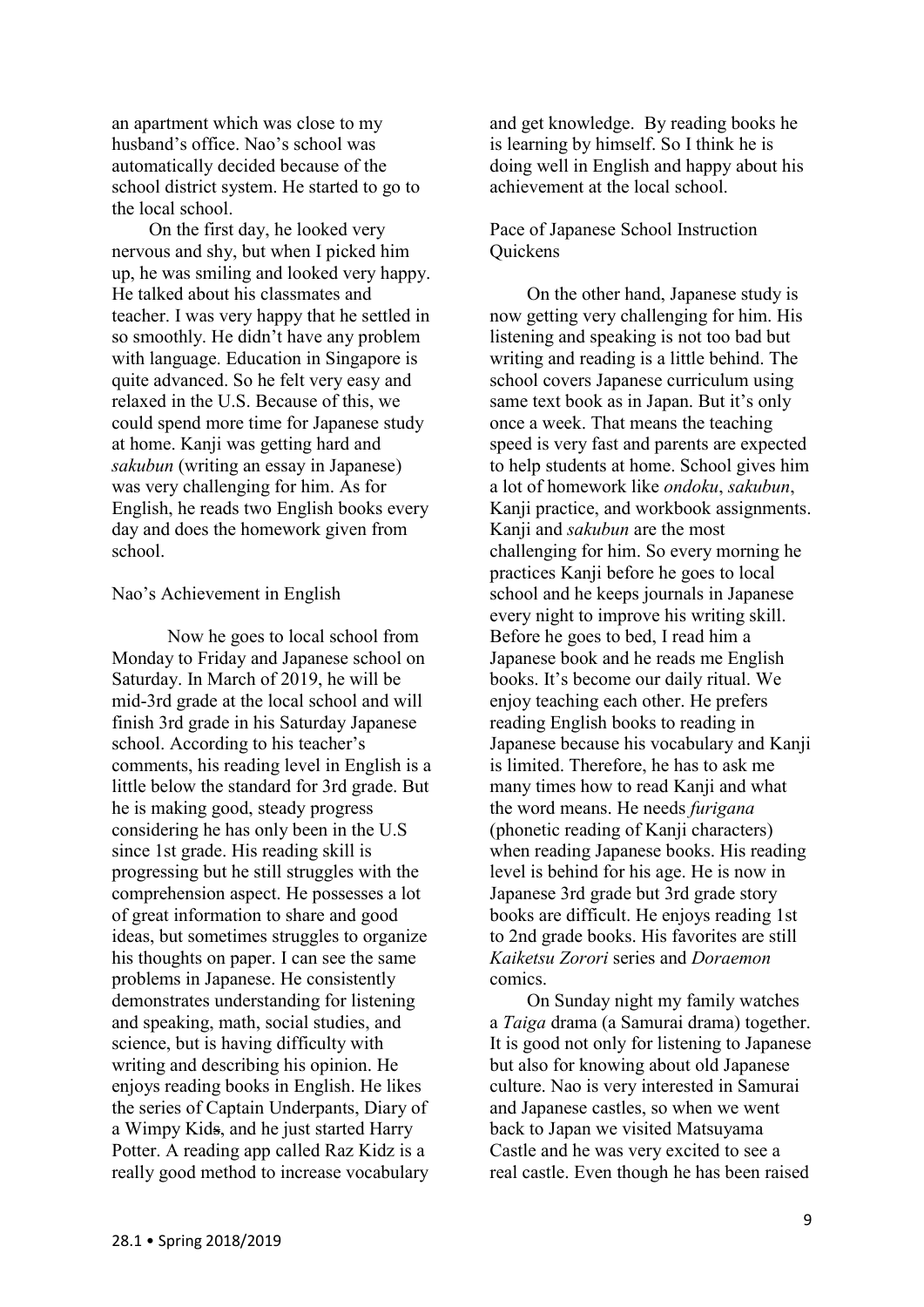abroad most of his life, he admires and is proud of Japanese culture. He loves Japanese food. And he is hoping to go back to Japan one day.

#### Conclusion

Nao has been exposed and immersed in different cultures and languages since he was four years old. Thanks to these experiences, he naturally developed a respect for other languages and cultures. His friends are now all over the world and that is going to be a big motivation to study English. Even after he goes back to Japan, I'm sure he will keep studying English in order to keep friendships with his friends abroad.

Postscript – Suddenly Moving Back to Japan

After submitting this article in early 2019, we received an offer from my husband's company to relocate back to Japan. So my family will go back to Ibaraki, Japan, in March. It's the same place we lived before our move to Singapore. Nao will be in the 4th grade in the Japanese local primary school. I actually wish to see his progress in English here in the U.S. a little bit more. The first few months might be difficult in Japan to settle in. But I believe his Japanese will catch up soon and maintaining his English will be our next challenge.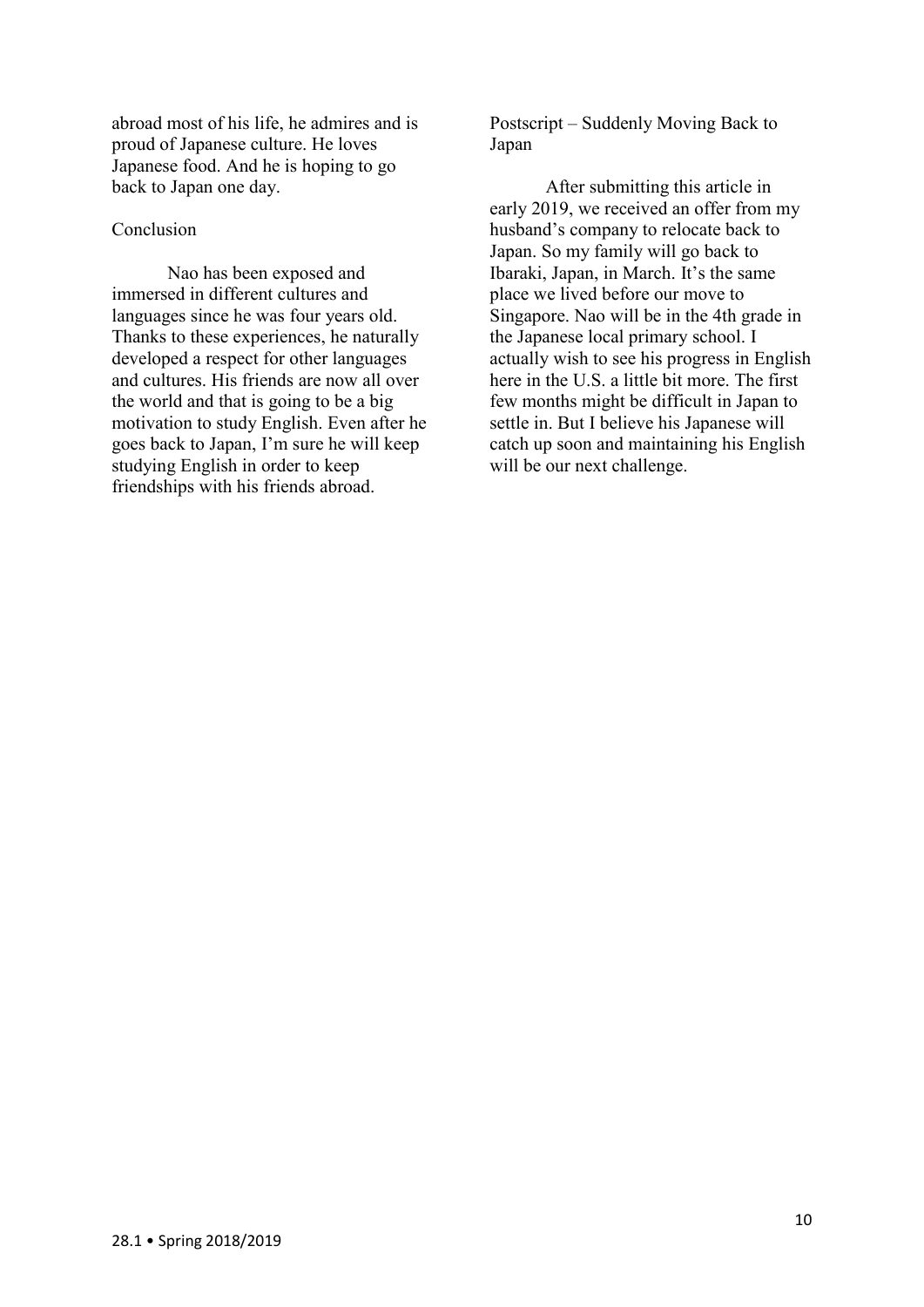# **Bilingualism through the Years: Resources of a Successful Bilingual Adult**

by Aiko Minematsu

## **The Beginning: 1988**

I still recall my first year of living in Chicago. I was seven years old then, but I have a very clear memory of my experiences from that time. These memories are particularly strong about the first few months of living there, probably because I had to navigate by myself at school without any knowledge of the English language or American culture, and as a result, I was on a high alert of what was going on around me at all times. I remember that feeling of utter confusion and being at a loss and how exhausting it was at first, and it still brings back a really dark feeling inside me when I look back on it. However, I also remember the times when I started to make sense of the English language and how that helped me to grasp the world around me. I remember small things starting to click. The following are some of the resources that have helped to make such connections in my mind throughout my childhood, and then also ones that have continued to help me to not only maintain the language, but also grow as an adult.

# **Elementary School**

## **1) Disney's storytelling picture books series with audio (at home)**

Since I was a small child, I have loved reading books. I started to "pretend to read" around three years old, and I started reading books in *hiragana* on my own from around the age of four. My parents would also read to me every night before I went to bed. Yet, even though my mother was a high school English teacher before we moved to the U.S., I don't remember her reading to me in English. Instead, I remember that soon after we moved to Chicago, when I was around seven years old, she bought me a set of Disney picture books that each came with a "storytelling" audio. Each cassette tape (It was in the late 80s then!) had a recording of a "story teller" reading aloud the picture book, and there was a magical sound (or at least it sounded magical to me at seven years old) at the end of each page, so I could understand when to turn the page even if I couldn't read the text. I had a few dozen of the books and audio, and I loved them so much that I would listen to the audio and "read" the books over and over again. The more I listened to them, the more I could begin to make sense of how to read the text and how the sounds in the

English language worked. I remember noticing features of the language and thinking things such as "So the 'k' in the word 'know' is silent," or "The stories" usually start with 'Once upon a time.'"

 Looking back, the series was a very effective source of language input for me because it gave me phonetic and orthographic input with ample visual aid to understand the content of the story. Some of the stories were classics, such as "The Three Little Pigs" or "Little Red Riding Hood," so I could make sense of the stories using my background knowledge. I also think this helped me build confidence and gain self-efficacy as an English learner (or reader) as this let me pretend to read, although I was actually just turning the pages by using the sound as a hint. I think this feeling that I could actually become a reader in English helped to construct my identity as an English user, especially because I had already loved reading in Japanese and being able to read on my own was a major part of who I was. When I think about both language acquisition processes, I learned reading Japanese in the same way that I learned reading in English. I pretended to read picture books and then went on to read children's novels. I had a collection of novels and I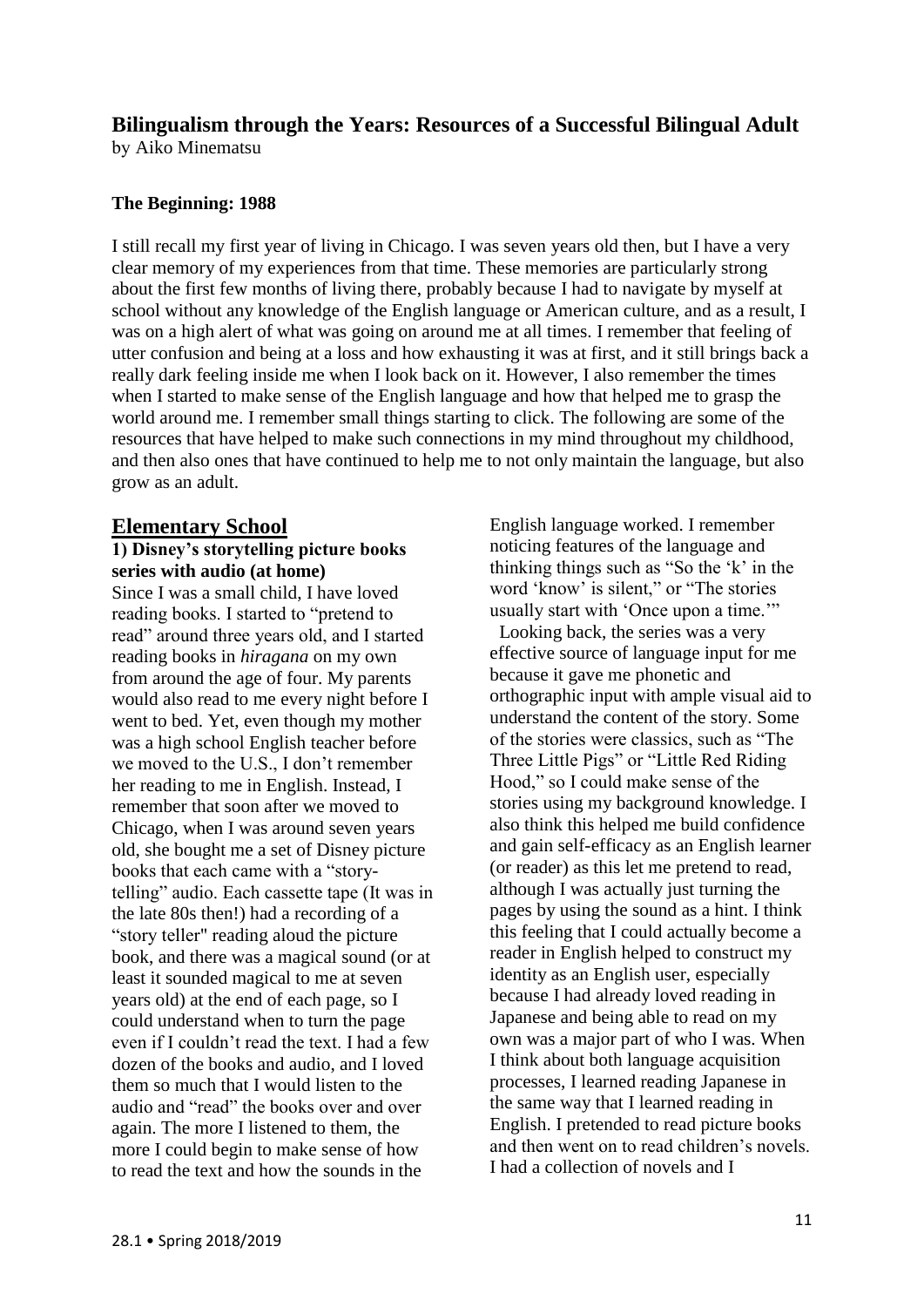remember devouring them all at around age 5 or 6.

 After consulting my mother, she says that I started to "pretend to read" around age three, and started reading books in hiragana on my own from the age of four.

#### **2) ESL materials (at school)**

The school district I belonged to had a well-established ESL program. I remember I had ESL lessons twice a day for the first six months; one lesson was with two Korean girls whose English was a little better than mine, and the other one was a one-on-one lesson with only the teacher. I remember doing a lot of vocabularybuilding activities with my ESL teacher, such as word search puzzles, crossword puzzles, or vocabulary-coloring worksheets.

 I remember that I did not especially like going to ESL lessons with the other students because the girls tended to show off their superior English skills and told me they didn't want to talk to me because I was Japanese. (I understood their message even if I didn't understand the language completely). In addition, because I was pulled out of the classroom, I always felt like I was being reminded that I was not good enough to join the regular class with my classmates. I do, however, think that the activities helped to increase my knowledge of basic vocabulary. I think those were helpful because I was able to learn the vocabulary systematically in units and categories or by theme. We didn't use any particular textbook, but I do remember binding the vocabulary worksheets after each theme or unit, so that I could take them home. For example, one theme would be "transportation" and my teacher would show me cards with pictures and words such as *school bus, cargo train, motorcycle*, etc., and then we would go over the collocations of the words, such as *go on, ride, take*, etc. I think learning the collocations with the vocabulary was very effective and helpful for me because it not only helped me to

use the newly learned words, but also because it made me aware of how the English collocations were very different from how they worked in Japanese (for example, *noru* would be used for mostly any type of transportation in Japanese). And, contrary to my previous comment, I now wonder if learning with the two Korean girls actually helped me gain accuracy in not only learning collocations, but also other grammar points. I still remember whenever they made fun of my English or pointed out my mistakes, it made me more determined to learn them.

 In addition to this, I also think the ESL activities worked well for awarenessraising, because I remember that I would start noticing the language points that my ESL teacher taught me in people's daily conversations, in the regular classroom, or in reading. I remember that I would often compare English and Japanese in my mind as I noticed the similarities and differences, and being fascinated with how the two languages were different, but at the same time, also similar. For instance, I remember noticing English words that sounded like Japanese words, such as "people," which to me sounded like the Japanese onomatopoeia for the sound of the ambulance siren. Whenever my teacher asked the class, "How many people…?" – as she raised her hand, I had to keep myself from smiling. It was like a bilingual joke that only I could understand, and I remember enjoying those small moments in my mind.

#### **3) Reading Rainbow videos (both at school and home)**

The TV program *Reading Rainbow* was one of my most favorite children's TV programs then, probably because I loved to read. The program is a short book-reading show for kids and it introduces one children's book in each show, with the narrator reading aloud the book as the pictures from the book come up on the screen. I remember we sometimes watched this at school, but my mom found them on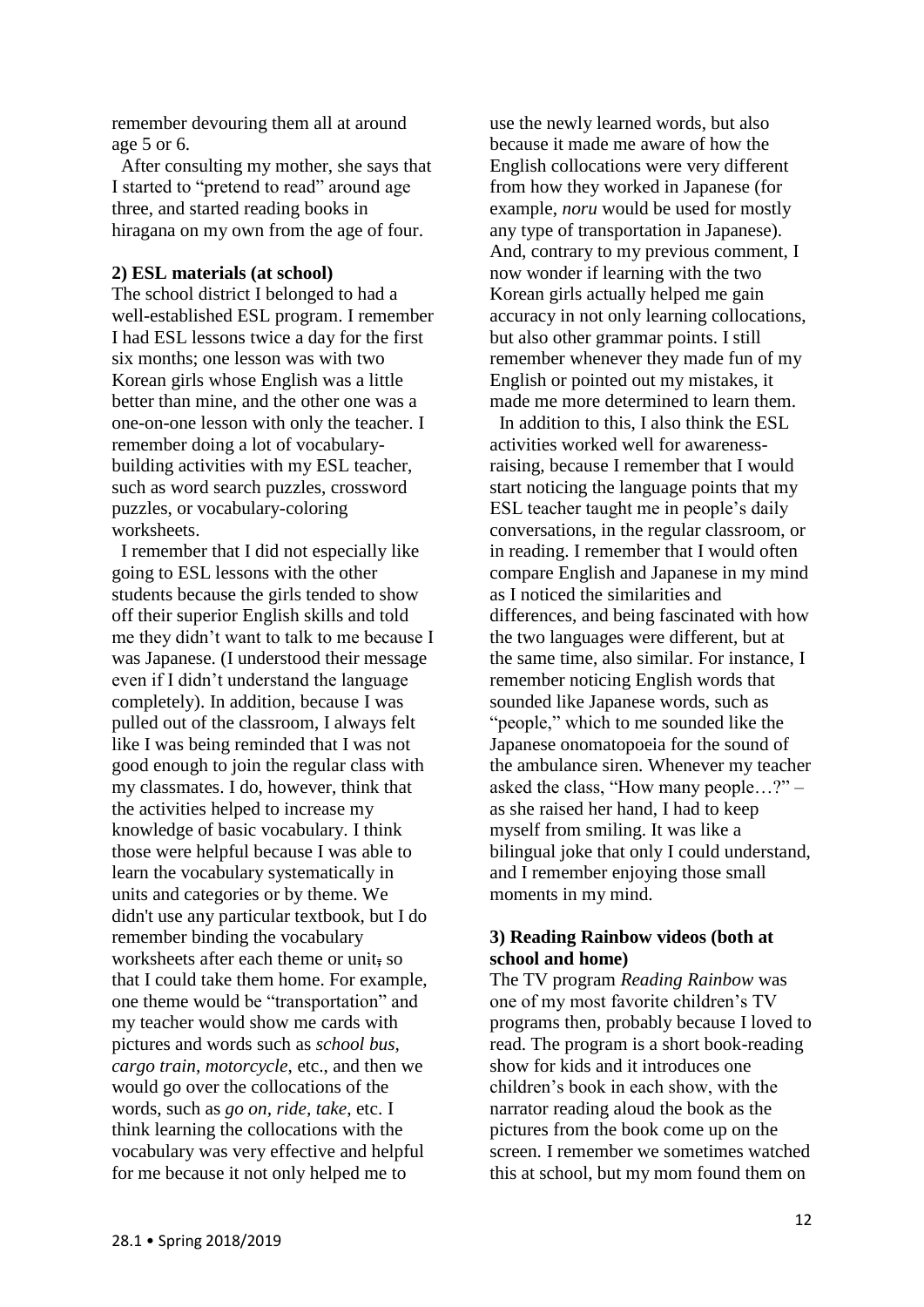VHS (still in the late 80s!) at the local public library. My mother is the type of person who is always determined to find any resources available in a given situation, so I think she made sure to actively seek out any materials that would help me. And since she was an English teacher in Japan, I think she was (and still is) genuinely interested in how my sister and I learned English. Thus, it seems natural that she often took us to the public library and we spent time there.

 Now that I look back, the Reading Rainbow program is strikingly similar to how the Disney storytelling picture books were structured, and I think it was effective in the same way that the Disney books were. They were similar in that they both had a story-telling narrator who read aloud picture books, and in the TV program, the way the pictures from the book were displayed on screen looked as if the viewer was reading it, instead of using animation. So, the viewer could feel like they were actually reading the physical copy of the book. I think this element of "pretend reading" or "imaginary reading" was a big factor in how I learned to read, or to become an autonomous reader. Also, the program had kids comment on the theme of the story each time. I remember seeing kids with Asian facial features in the program and feeling a sense of familiarity to them. Looking back, this probably also helped me to build my identity as an English user or speaker, as I remember thinking, "There's an Asianlooking girl like me speaking in English on TV!"

#### **4) Other Media**

Finally, some other media I feel helped me with my English throughout my elementary school years include books by Roald Dahl and *The Babysitter's Club* series and TV shows such as *Full House* and *The Cosby Show*.

# **Junior High School and Beyond: Back to Japan**

During my time in Chicago, there were two main strategies for learning Japanese that my parents applied. These included having an "Only Japanese" policy at home, as well as attending a Japanese school on Saturdays to catch up with my studies. The Saturday school that I went to in Chicago was a "Ministry-accredited overseas school," which means that the school follows the curriculum guidelines set by the Ministry of Education, Sports and Technology (MEXT) in Japan. This also means that the curriculum was not designed to cater the needs of children who are living overseas, but more "packaged" so that whoever came from a Japanese school could continue learning the same material. The Saturday school, which was specifically for children who went to local schools on weekdays, is like a concentrated version of the regular curriculum. We had two subjects, Japanese and Math, and we used the same MEXT textbooks that a public school in Japan would use. I remember we had three hours of Japanese classes and two hours of Math classes. We were given loads of homework to make up for the materials that couldn't be covered in class. I don't think the school really helped me in maintaining literacy but it helped me to keep in touch with the Japanese school culture. For example, we had school events like Sports Day (*undokai*) or Tanabata Festival. In addition, I also went to a Japanese cram school to prepare for the junior high school entrance exam during my last year there.

 Even still, by the time my family returned to Japan, I felt completely comfortable using English, but I had no confidence in using Japanese. As a result, coming back to Japan and starting junior high school felt extremely challenging. I enrolled in a private junior high school for girls where one-third of the student body were "returnee" students like me, so the bright side was that I did not feel much struggle adjusting to school life. However, I did feel like my friends who grew up in Japan talked really fast, and since they had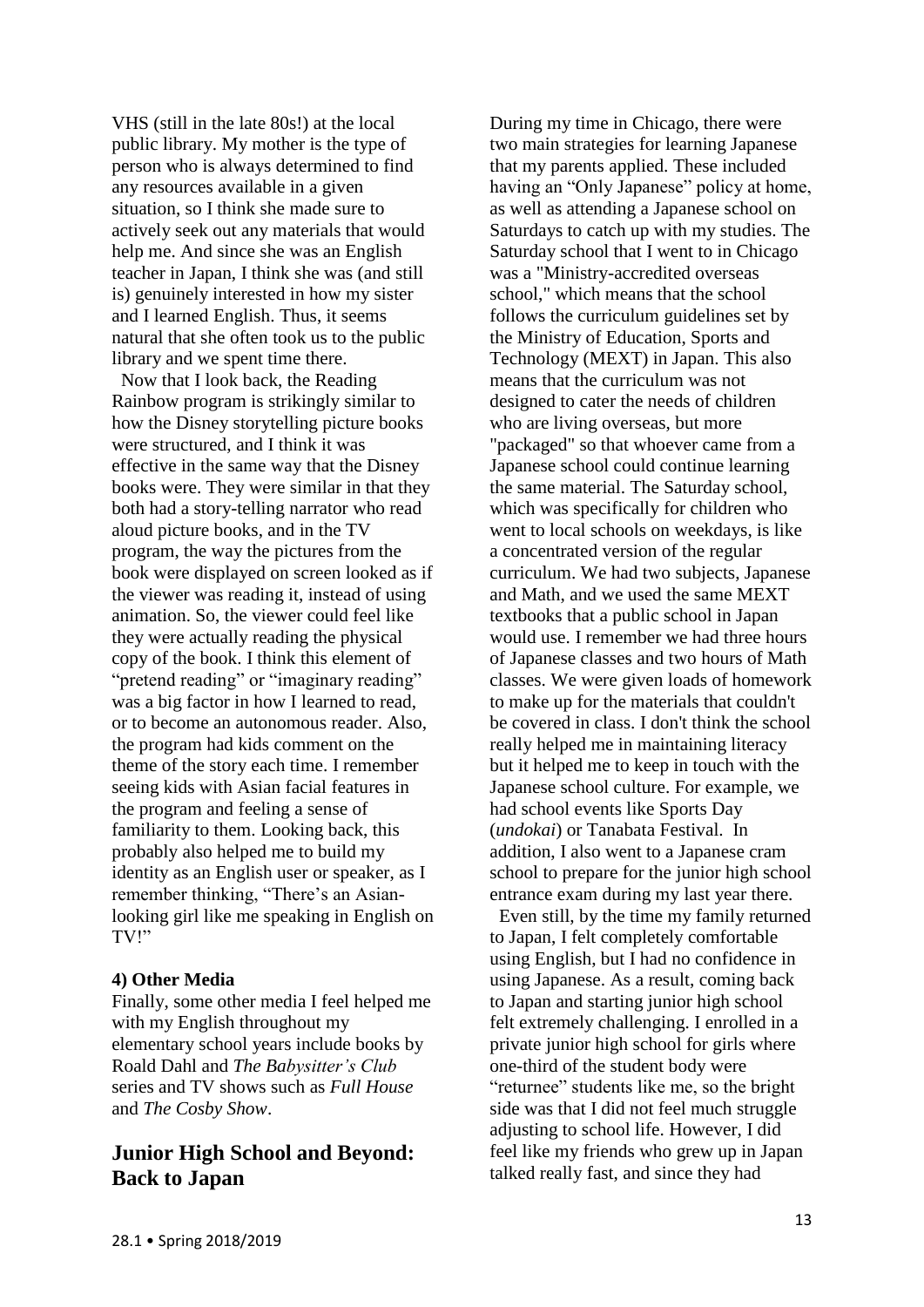passed high level entrance exams in Japanese subjects (language arts, math, science and social studies), I felt their knowledge in Japanese was totally beyond mine. None the less, I did try my best to catch up with them and the following resources helped me.

#### **1) "Kanji contest" at school**

The junior high school I went to had a kanji test called "the kanji contest" six times during the school year. Students were given a kanji workbook to study from and it was completely for self-study. The kanji in this book were at a high-school to university level, so I would classify it as being advanced. We were expected to study about two hundred kanji for each contest and the test had fifty questions. This consisted of twenty-five questions where you had to write the actual kanji and another twenty five where you had to answer how to read them. Since there were twelve hundred kanji in the book, we would go through the entire book in one school year. Thus, by the time you were in your last year of junior high school, you would be in your third round of the same kanii book.

During the time I was in Chicago, I had to study kanji at my Japanese school, but I hated studying it because I was not invested in it at all. I did not see the purpose of learning so many kanji, nor did I know how to learn them. It seemed endless, not to mention tedious and extremely unenjoyable. Thus, the kanji contests were my worst enemy in my first year of junior high and I dreaded having to take the tests. My "returnee" friends were basically in the same boat as me, so we always complained and found consolation in each other because we all tended to only get 30 to 40 percent correct at best. However, because my non-returnee classmates had studied kanji for their entrance exams, they were easily getting 90 or 100 on the same tests. I remember being shocked at my friend's comment

after asking her how she studied for the kanji test; she told me that she didn't really need to study and she took a quick look at the book before the test because she had learned most of them already. Talking to my friends made me realize that I wasn't getting low scores because of the lack of my Japanese competency, but rather because I had just never really studied kanii diligently before. Thus, from my second year of junior high, I spent a lot of time studying for the kanji contest, and I started getting 90 to 100 each time. This helped me tremendously with my subject studies because kanji is the basis of Japanese academic skills. I could feel myself thriving more and more in all my classes since then, and to this day, I feel the kanji that I learned through "the kanji contest" helps me get by in Japan. Most of the "returnee" friends I still keep in touch with agree that the "kanji contest" helped to boost their literacy and confidence.

#### **2) Study guides (sankousho/** 参考書**)**

After a year of being back in Japan, I had gotten used to speaking in Japanese with my friends and teachers, and I had gotten a grasp of how to learn kanji, but what I struggled with the most was the Japanese that was being used in my classes at school. I felt like the teachers changed how they spoke when they were teaching (to change the tone or the register) and I felt like I could never completely understand what was going on in class. Because I had "returnee" friends at school, we always shared how we studied the subjects in Japanese, and one friend told me about study guides that are available for each subject, corresponding to whatever textbook we were using in class. There are many different kinds depending on the textbook and subject. The main ones that still exist are called *Kyokasho Gaido* (教科書ガイド), literally meaning "Textbook Guide"

 My parents let me buy the study guides from a bookstore, so I read them before and after the classes, then reviewed and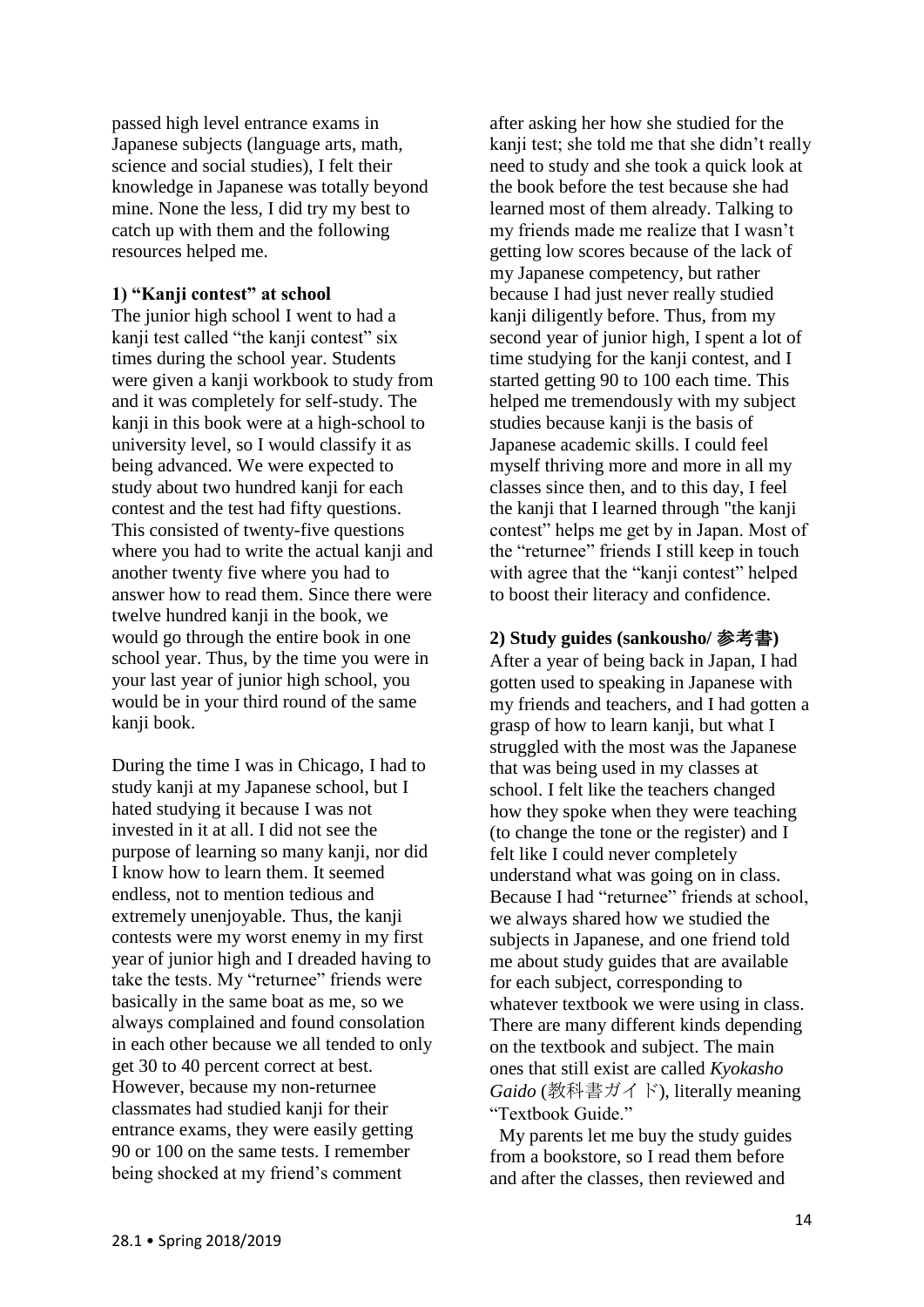memorized most of the material before exams. The study guides explained key concepts of each textbook unit in detail, so I could understand what the teacher was talking about in class. After I began using the study guides, I realized that I was having trouble understanding the teacher in class because they were usually using formal register when teaching and spoke in a different way than they normally would in a conversation. In Japanese secondary schools, teachers are usually trained to use honorific language (*keigo*) in class. Most of the teachers in my junior high taught with a teacher-fronted lecture style, and there was no chance to ask questions during class, as asking questions in class would indicate questioning the authority of the teacher. This teaching style as well as the formal register, such as the honorific language or simply the way the teacher talked in class, was something that was very unfamiliar and strange to me.

 Being able to read the content helped tremendously in comprehending it despite these anomalies and I could focus better in class, and I could digest the major ideas of the class at my own pace through reading. Also, if there were any words or kanji I did not know, I could ask my parents or look it up in the dictionary. Since note-taking is a major part of studying in a Japanese secondary school, this helped me in my note-taking as well. I also discovered that some teachers probably used the same study guide to prepare their lessons and just read out the study guide (which raises a whole other issue about education – but for another story!).

#### **3) English**

Coming back to Japan and adjusting to secondary school life was challenging, but what was even more challenging was maintaining and improving my English skills. I remember feeling terrified with the thought of losing my English ability. This was partly because English was the sole medium of communication with my friends in Chicago, and also because I had

invested so much time and effort in achieving proficiency in English. Because I had had the experience of "losing" my Japanese language ability in the U.S., I knew from experience that I would easily lose my English ability if I didn't use it. Thankfully, my parents enrolled me in a private junior high school with a "returnee" program, so almost half of my classmates had spent time in an Englishmedium elementary school outside of Japan. Most of the "returnee" students I was close to wanted to use English, so we kept a group journal in which we would take turns writing our thoughts in English (and occasionally in Japanese). We also used to converse a lot in English, but I think we gradually spoke more in Japanese because we didn't want to exclude other "non-returnee" classmates.

Although the "returnee" and "nonreturnee" students were separated into different classes for English lessons at my secondary school, the English lessons were not very challenging for me and I remember being even more determined to keep improving my English skills on my own. Because I loved to read, I tried to read as many English books as I could. It was still in the 90s, so it was hard to get hold of books in English, but I consider myself very lucky because my school had an extensive collection of English books in the school library. There wasn't much guidance on how to choose good books, but through trial and error, I managed to find books that were at the appropriate level and of interest to me, and this was how I got hooked on reading books by Agatha Christie. I had always loved reading mysteries, but I remember finding her style of writing in British English and the cultural aspect of the stories fascinating. They were in English, but it was as if I was unearthing a whole new world.

 After reading a good number of books by Agatha Christie at age 15 (grade 9), I set a goal for myself to read all of her books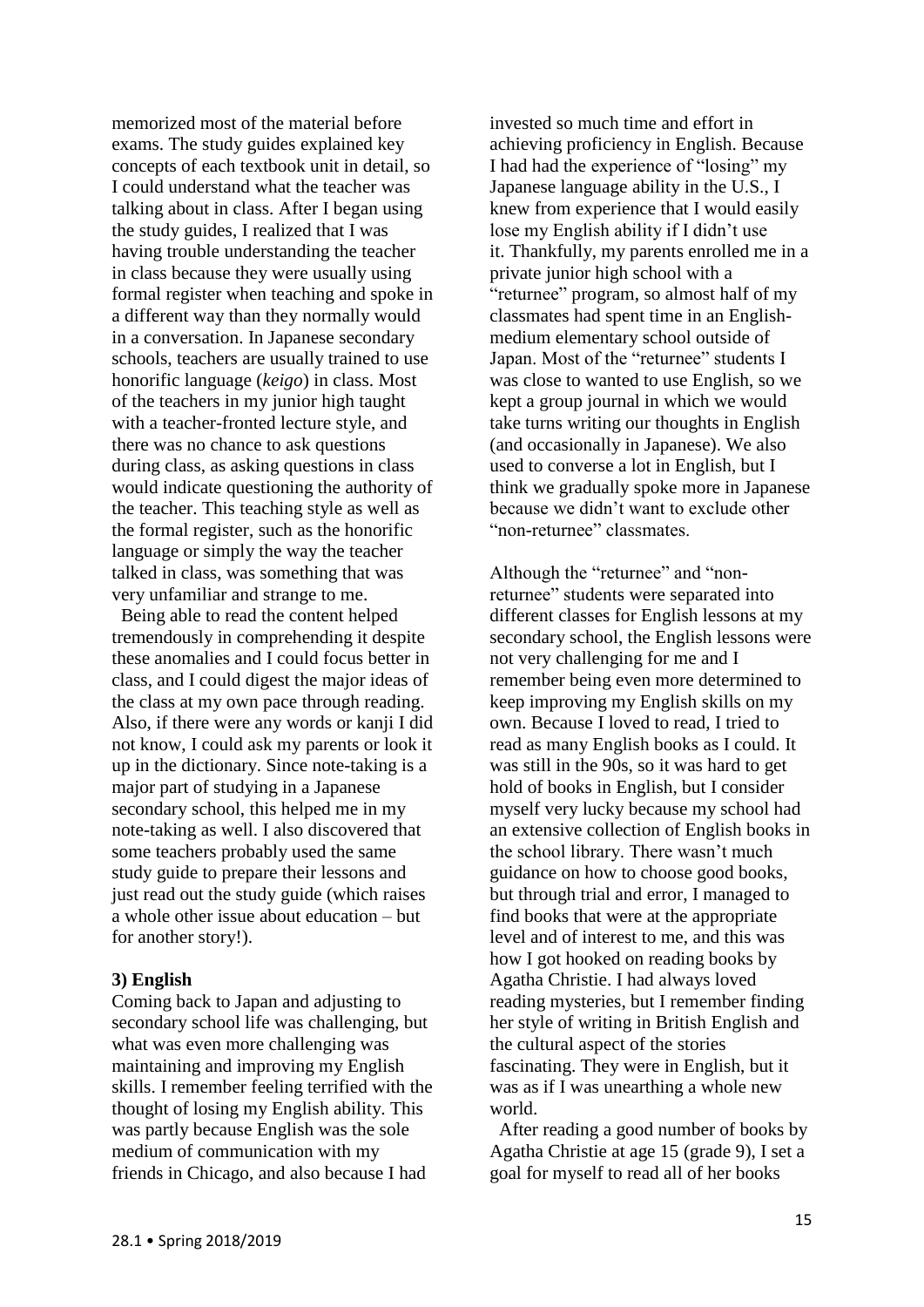before I finished high school. I shared this goal with one of my English teachers who was British, and he helped me achieve this goal by adding more Agatha Christie books to his class library. I found out later that he had actually asked a used bookstore in the U.K. to stock any Agatha Christie books, and paid for them and carried them back to Japan himself every time he went back to the U.K. He also confessed to me that he couldn't get reimbursed for the books because they were secondhand, so he had paid out of his own pocket. He must have carried and paid for at least a hundred books to Japan for me, which I am forever grateful.

 With the help and support from not only my teacher but also my friends in Chicago, who sent me books they were reading for school, and my parents, who let me buy whatever English books I could find at Kinokuniya in Shinjuku, I was able to constantly read in English. I remember reading whenever and wherever I had the chance to, mostly during my hour-long train commute and in class (mostly English classes). Looking back, I think it was mostly the fear of losing and forgetting English that drove me to read so ferociously, but it definitely helped me improve my vocabulary. I remember utilizing the vocabulary learning strategies I had learned in my elementary school in Chicago to learn new vocabulary through reading. I also gradually developed my own strategies for learning new words, which I later realized was a mixture of incidental learning, inferencing, paraphrasing, and spaced repetition.

 I also wrote to my friends in Chicago often. We would send each other letters and pictures, and it was always exciting to find out what high school life was like back in the U.S. and to explain to my friends what my life in Tokyo was like. I also remember longing to "go back" to what felt like my other home in Chicago, and again I was very lucky to be able to visit my friends for two weeks during the summer in my first year of high school. I

remember going to summer school with them and seeing all of my old friends and even getting to know new ones, and also feeling relieved that I could still keep up with their conversations and studies. I even remember helping my friends with their summer school homework and experiencing a type of culture shock in how the school subjects were taught in a totally different way from my school in Japan.

## **Resources Now**

It's been thirty years since I first moved to Chicago with my family and was initially submersed in another language and culture. It still feels as though I am juggling two very different worlds within myself and constantly trying to maintain balance between English and Japanese. It gets exhausting at times, particularly when I compare myself to monolingual "native speakers" because I feel I can never meet their standards, in neither English nor Japanese. However, I am finally learning to find a comfortable balance for myself and at the same time, strive to be more proficient and eloquent in both languages. The following are some of the resources that help me now as an adult.

**1) Reading novels, articles, web pages, etc. (both in English and in Japanese)** Since I've always loved reading, this is still my most helpful resource for maintaining both English and Japanese. I constantly have two or three books to read, either as a paperback in my bag, digitally in my phone, or on my Kindle tablet. I read for pleasure, I read for research, I read online news sources, etc. I try to keep a balance of both languages, whether I am reading for pleasure, for research, or for getting information. I think it is most helpful when I am doing research, as Japanese and English have very different materials available. It helps me to gain different perspectives and ideas for my work.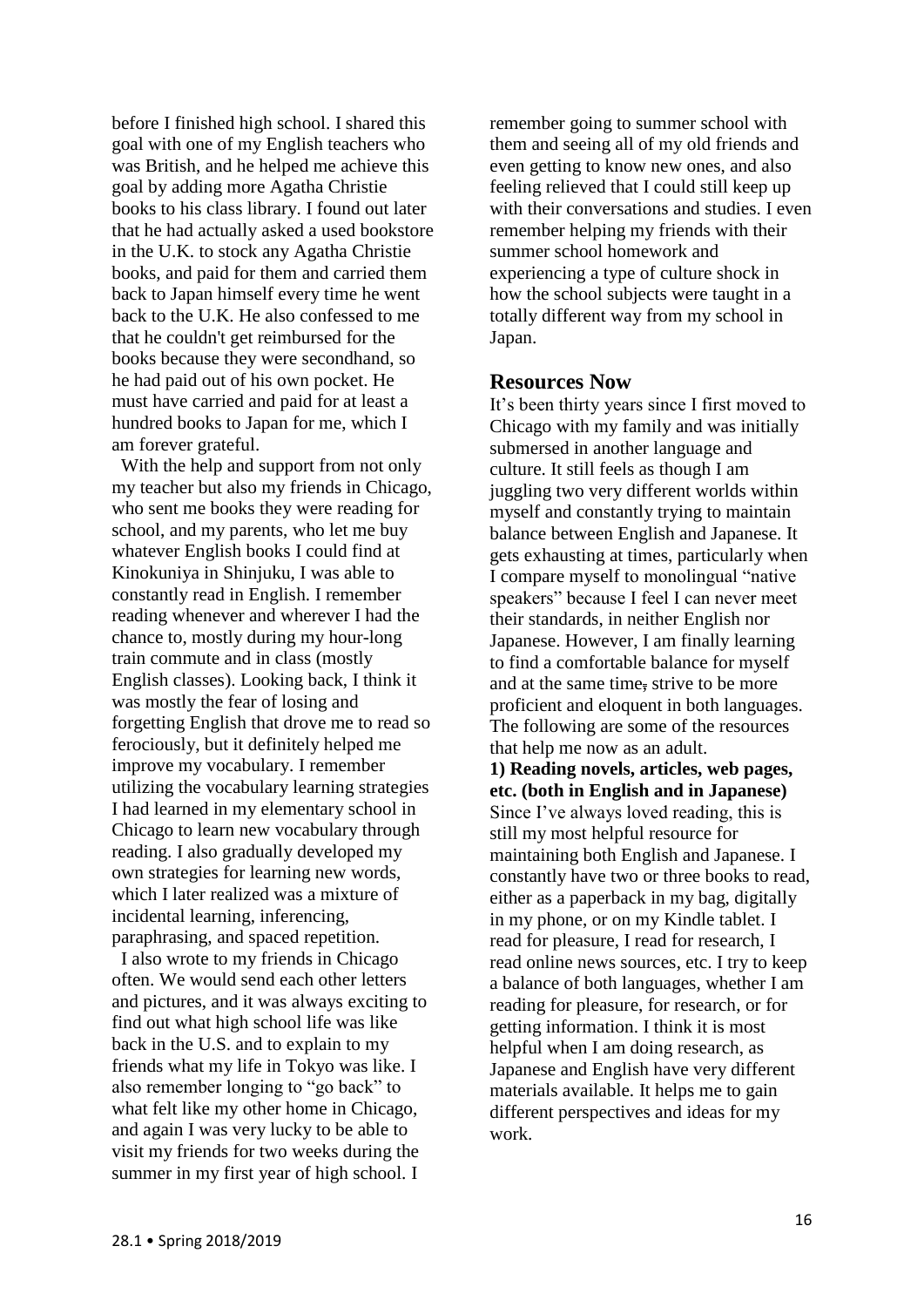## **2) Texting with friends (both English and Japanese)**

In addition to texting in Japanese, I also text with my friends in the U.S. almost every day. When we were younger, after I left Chicago, we used to write each other as pen pals and send air mail at a monthly pace. Thanks to the digital age and the Internet, however, now we can use SNS and various other means to talk about our respective lives in Japan and the U.S. regarding miscellaneous topics ranging from the weather and politics, to education and daily life in general. I also find texting a good resource for being exposed to "reallife" vocabulary. In addition, it's usually short, so it's easy to pick up one new expression or phrase, and I can refer to it later. I also text a lot with my Japanese friends as well, and I still come across unfamiliar kanji that my friends use, so it is a good resource for me to also learn even more kanji!

## **3) Netflix (in English)**

Although I don't necessarily see this as a language resource, I do watch a lot of TV shows and movies in English for pleasure. I rarely watch Japanese TV (maybe only the morning news), and now that I am reflecting on this, I realized that I probably pick up new slang or content/contextspecific vocabulary from the different TV series that I watch on Netflix. For example, I remember I learned a lot of legal terms while watching *Suits* or medical terms while watching *Grey's Anatomy*!

# **Final Comments: (People and Place?)**

In addition to reflecting on the resources that have helped me to grow as a bilingual person, I can say that there were are a few other key factors that have been essential in this process, and may in fact be considered resources.

 Firstly, my parents have always been positive and engaged and active in my learning throughout my life. I would not say that they are "Tiger parents," or overbearing, or put pressure on me; but rather that they have helped to direct me in a way in which I could positively grow, based on my learning style. Through writing this reflection, I have realized how lucky I have been to have parents who are open-minded and are adult bilinguals themselves. The ways in which they acquired English are different from me, yet I feel they understand the struggles and frustrations that come with being bilingual. Also, my mother, who is an English teacher as well as a researcher in Applied Linguistics, has a deep understanding of the complex processes of second language acquisition. I realize now how we have worked as a kind of team in order to understand this process of my becoming a bilingual/bicultural individual. She would often ask me how I was processing English or Japanese in my mind and explain to me in simple terms what I might have been experiencing. I think this gave me a metaawareness of how I was learning the languages and the ability to track my own learning at my own pace.

 Secondly, as I've mentioned throughout, I have maintained relationships with my childhood friends and still communicate with them regularly. This is true for the various other groups of friends that I have had throughout my education as well, from my returnee classmates in junior high school, to my college friends and those in graduate school. This maintenance of friendships and continued communication has helped even now with my language development. As I move around to different positions at work and in various international contexts, I am comfortable and flexible with communication across different domains. To me, language learning has never been solely about the language, but about the people I can have access to through the language and the relationships I can build with them. Without these relationships, I am certain I would never have been able to invest so much time and effort in acquiring,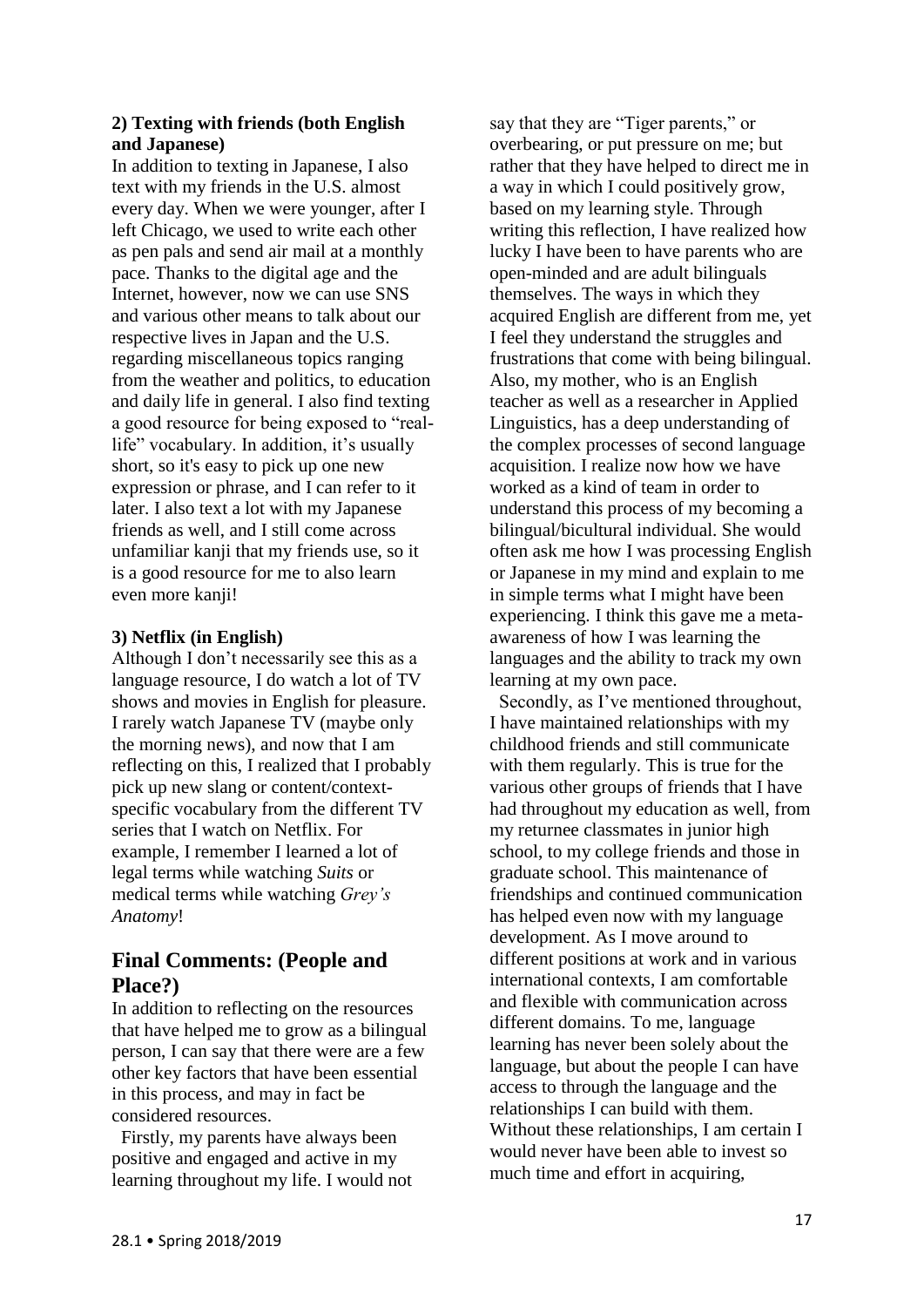maintaining, and improving both my English and Japanese.

 Finally, I've been fortunate enough to have been placed in educational settings that are internationally-minded and supportive of bilingual/bicultural students. When I look back on the teachers I have had throughout my life, I can only feel a sense of deep gratitude. My ESL teachers at my first year in Chicago never gave up on me even though I didn't speak a word of English for the first six months or so. The regular classroom teachers evaluated my abilities beyond my English skills and praised me for my efforts, telling me that I was a "bright" student. From the teachers back in Japan who showed understanding of the lack in my Japanese skills to my English teacher who always made sure I had enough English books to read, I could never thank them enough. I think this

sense of gratitude also motivates me to keep using both English and Japanese in various ways in my adult life, because I see it as a way to give back for the support my teachers have given me by paying it forward to those who may be in need.

 My journey of living in between two different languages and worlds began unexpectedly thirty years ago, and there has no doubt been many ups and downs. Through my reflection, I have realized once again that the insecurity, frustration, and turmoil that came with becoming bilingual are all intertwined in the joy of it all, and they are all woven together to create this rich and colorful in-between world which I live in. I am deeply thankful for my family, friends, and teachers who have supported me in this journey.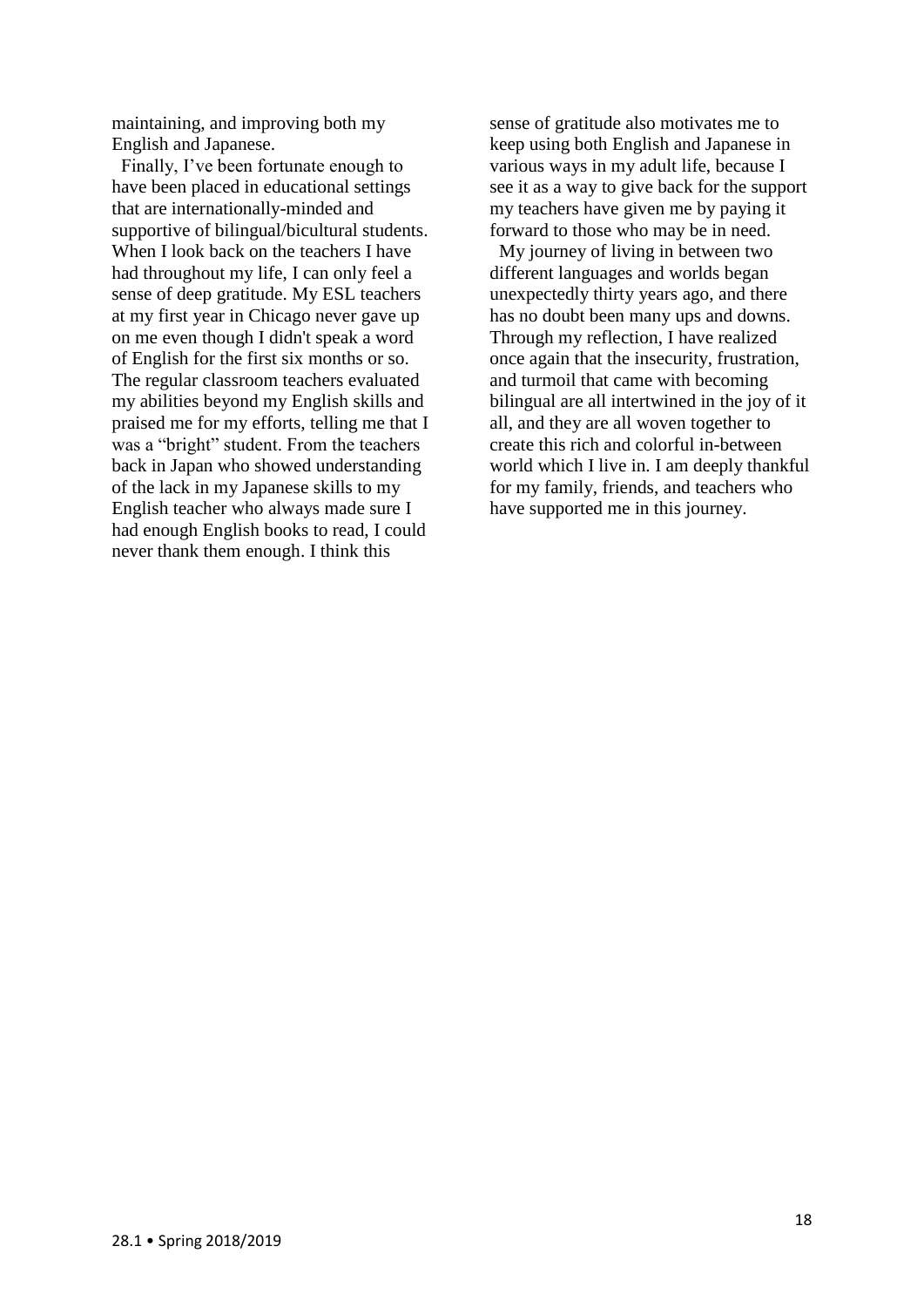#### *Bukatsu* **vs. Bilingualism?**

by Christie Provenzano

For many families in Japan "to *bukatsu* or not to *bukatsu*" is NOT a question. It is generally assumed that children will choose a school club (*kurabu katsudo* or, shortened, *bukatsu*) as they enter junior high school, and it is expected that they will stick with it through the thick and thin of their entire tenure in secondary school.

A custom with deep roots, club activities are variously thought to help students bond with each other as they work towards common goals, to prepare students for the rigors of adult working life in Japan, and to provide a place for students to blow off steam and relax – a counter-weight of sorts to the heavy burden of academics (Cave, 2004). *Bukatsu* are also valued as a way to keep children busy with wholesome activities so they stay out of trouble. These are solid ideals, but, as many students, teachers, and families will agree, there are downsides as well. Clubs demand a huge amount of time from students and the teachers who supervise them, are infamous for bullying incidents, and can limit students from exploring other interests (Kittaka, 2014, 2018).

All families must weigh those pros and cons, but families who aim to develop bilingualism and biliteracy have another factor to consider – time for language learning. Here is a little background on my own situation: while my husband and I are both Canadian, our two daughters were born in Japan and have lived here all their lives. We have been grateful for the opportunity they have had to develop native Japanese skills through their education in the Japanese school system, but we have also prioritized developing balanced skills in English. In our Englishspeaking home, oral English skills have come naturally, but the quest for literacy in English required us to supplement the Japanese public school curriculum with English homeschooling after school and an English literacy learning circle on weekends, with the requisite (substantial) time commitment. Therefore, we weighed

very carefully the decision to join school clubs or not.

As our eldest approached junior high school, we began to poll families in our neighborhood to find out about the time commitment and pressures involved with *bukatsu* in junior high because we had come to understand that school clubs in Japan worked very differently to the various clubs and teams we had been part of in our own Canadian school days. We learned that the *bukatsu* at our public junior high school with the most flexible schedules were culture-based clubs like art or the *housou-bu* (announcement club), which had fewer weekend and summer meetings. On the other hand, most sports clubs and the brass band club generally met both before and after school, all day on Saturday, and often for half days on Sunday. They also had rigorous summer schedules.

Like other foreign parents in Japan (Kittaka, 2014), the demanding time schedule alone concerned us. First and foremost, we were already finding it difficult to find time for English homeschooling and the learning circle's Saturday meetings as the demands of school homework increased. Furthermore, on a family level, we had always prioritized evening meals together and greatly valued the leisure time we spent outdoors, camping, and hiking on weekends and holidays. We worried that our precious family time – rare enough as it was with both of us working and the children busy with schoolwork – would be obliterated.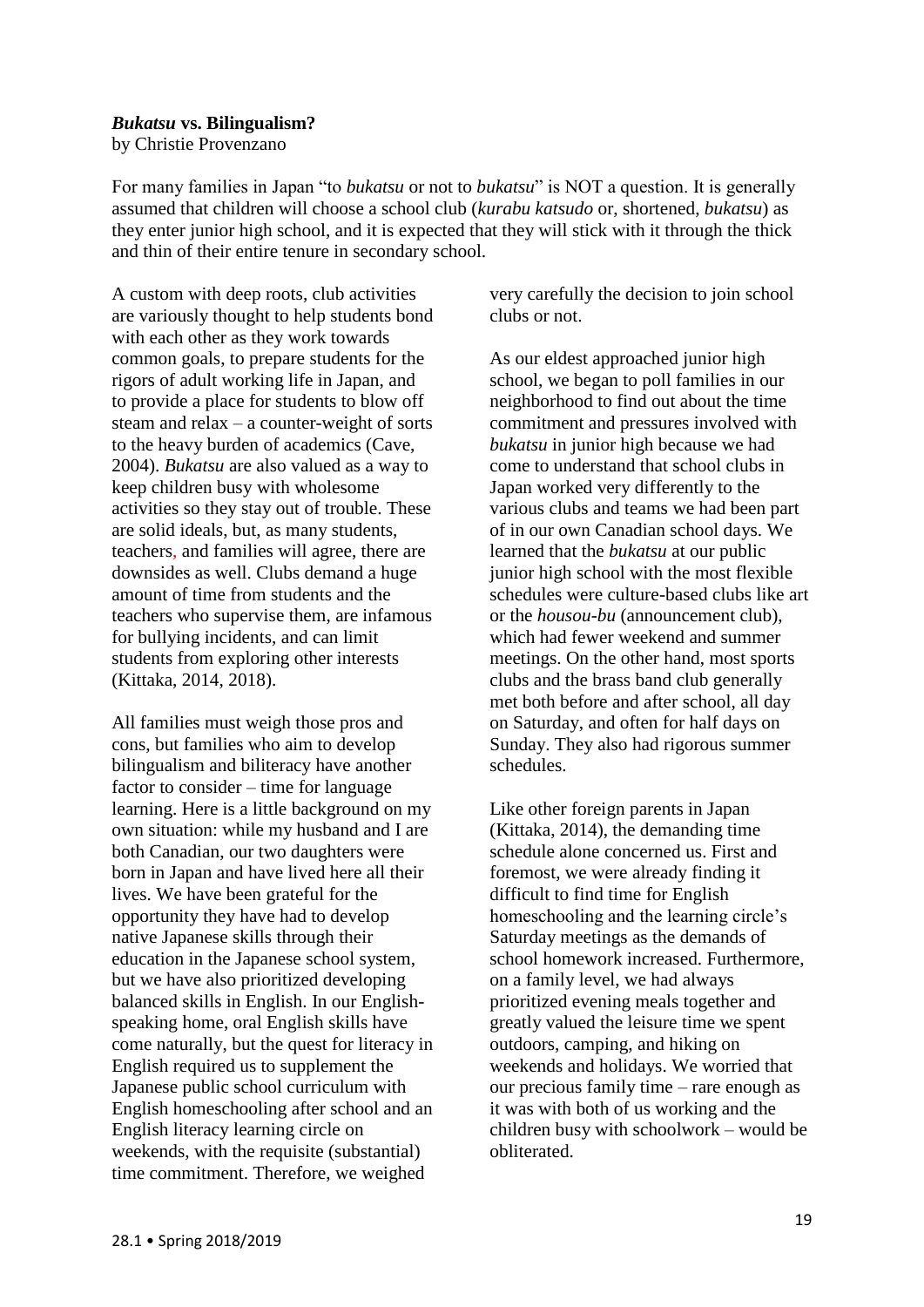Furthermore, our family has always spent every summer in Canada. Although some might view that habit as a non-essential luxury, we have always felt that it has been of great importance in helping our children know their roots – their family, language and culture – especially when they are continually labeled *gaijin* (foreigner, or literally "outsider") in the land of their birth. In talking with neighborhood families about missing summer *bukatsu* practices, however, I was warned that doing so would leave our children "benched" for important *bukatsu* events – apparently, students who miss summer practices for sports or brass band *bukatsu*  are generally not allowed to participate in sports games/music recitals as regular members. I imagined that it would be very painful for our daughters to be excluded in that way, but as a family we were not willing to forego the summer visits to Canada.

On the other hand, we were concerned that our children would be marginalized socially if they did not join *bukatsu*. To learn more about this, we reached out to some older students in our neighborhood to find out what the social atmosphere was like for students who did not join *bukatsu*. We learned that it was relatively common for students at our children's school not to join*.* Some children were from families who simply wanted their children to have more free time; others devoted a great deal of after-school time to *juku* (cram school); still others were involved with private after-school activities not offered at school, such as ballet, piano or soccer. I mentioned to our "consultants" that our older daughter was a swimmer, and they said that students involved in sports not offered as *bukatsu* at our school (swimming, for example) could still represent the school at meets. Reassured that the girls would not be terribly ostracized, and that they would still have an opportunity to take part in extracurricular activities, in the end we decided

together as a family that they would not join *bukatsu*.

And so, their junior high school years passed, *bukatsu-*less. We enjoyed our daily family dinners at a reasonable hour. We spent summers in Canada. We continued our Saturday learning circle and afterschool English literacy activities. The children made friends at school, some of whom joined us on our treasured camping trips and other outings. In my view, things went very well. However, it has been interesting to listen to hear the girls' reflections on living through junior high with no *bukatsu*.

Now, several years later, they look back on those days from very different perspectives. They both decided to leave the Japanese school system after junior high because they both had their sights set on attending university in Canada – our elder daughter is now finishing up her first year at university there, in fact. With that goal in mind, it made sense to spend their high school years at an international school, where they could get used to more rigorous academic work in English than our homegrown English learning circle could demand. Now well on their way down that path, I asked them to reflect on our decision not to join *bukatsu* in junior high school.

On the one hand, they feel that the decision to prioritize our work at home on English literacy helped them to make a smooth transition to the international school in terms of academics. They both agreed that if we had not made time for English literacy, the transition would have been much more difficult, if not impossible. They have also both expressed appreciation for the activities they experienced in their junior high school years during times when they might otherwise have been involved in *bukatsu*. Those include: outdoor activities on weekends; gaining Red Cross lifeguarding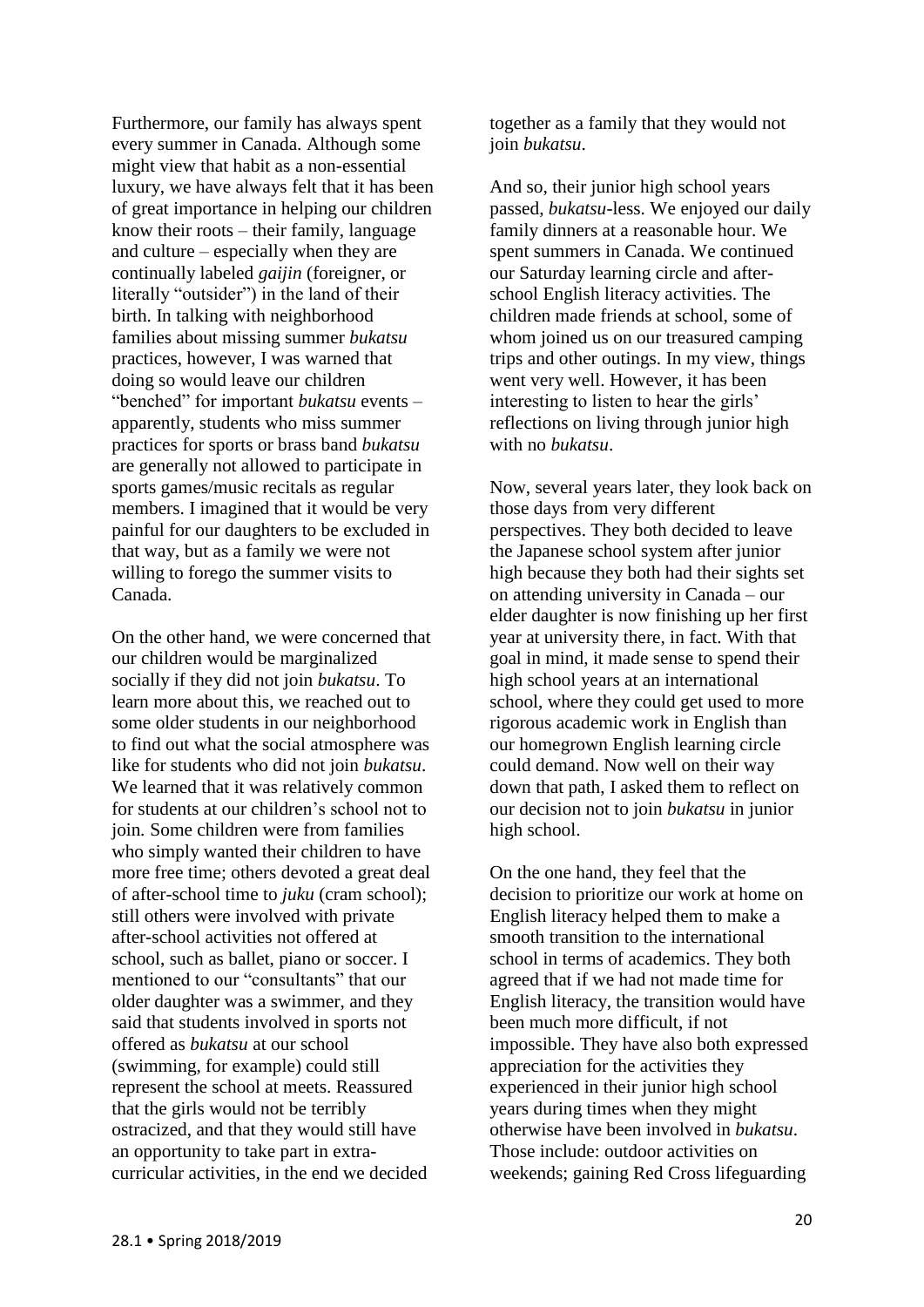and first aid qualifications; attending, later volunteering at, and finally working at a beloved summer camp in Canada; and doing volunteer work and going on exchange trips to foreign countries with a local NPO. They have both remarked that those experiences helped to give them practical and leadership skills, a wider worldview, and an ability to think more critically.

On the other hand, they both have said that while they were in the thick of things at junior high school, they envied the close friendships of groups of students who were spending so much time together during club activities. They occasionally felt at loose ends with free time on the weekends when none of their friends were free to spend time with them. Although our older girl was able to become close friends with an informal group of students who swam on behalf of the school at district and city meets, our younger daughter had to rely on classmates rather than clubmates for her friend group. Furthermore, she loved to play volleyball in gym class at junior high school and even now wishes it had been possible for her to join the volleyball *bukatsu.* After moving to the international school, she joined the volleyball team (it has a more western-style practice schedule) and has enjoyed it so much that she regrets not having had the chance to develop her basic skills more fully in junior high school.

In addition to hearing my daughters' own reflections, I have heard from other parents (both Japanese and non-Japanese), as well as from my own university students in their written journals or class discussions, about the happy, important experiences enjoyed by children in secondary school *bukatsu*. Their stories have helped me understand better why a student and his or her family might decide to devote so very much time to a school club. At the same time, however, I frequently hear that some families have had to make a choice

between *bukatsu* and the pursuit of bilingualism. For many (but certainly not all) families, there simply isn't time to do both. I conclude that it comes down to priorities, and they are different for each student and each family. An Australian fellow in our neighborhood has sons who share their father's love of rugby. Some years ago he spoke to me with regret that their English skills had made little progress, but it was clear that they were passionate about rugby and were exceptionally talented at it. It is natural that pursuing that passion was their priority, and they both were deeply involved in the rugby *bukatsu* throughout secondary school, going on to play at a high university level. Taking that path opened many doors for those boys. In our case, we prioritized family time, English literacy, and diverse experiences, which was the right choice for us, leading to different sorts of open doors for our daughters.

If some changes to the *bukatsu* system could be made, I think there would be room for a happy medium. The benefits of teamwork, camaraderie, and learning the mentorship skills important in Japanese society could surely still be gleaned even if clubs met less frequently, say, three or four times a week rather than six or seven? Furthermore, a reduced meeting schedule could lighten the load and stress levels of supervising teachers, many of whom are currently required to work many hours of unpaid overtime at the risk of their own health and personal relationships (Osaki, 2016). A freer schedule could allow families to pursue other interests with their children. For the readers of this column, that might mean time for English literacy learning or cultural activities, while for other families it could mean time for a different sport or cultural experience. So far, however, it seems that proposed changes aim to provide more help for overburdened teachers rather than an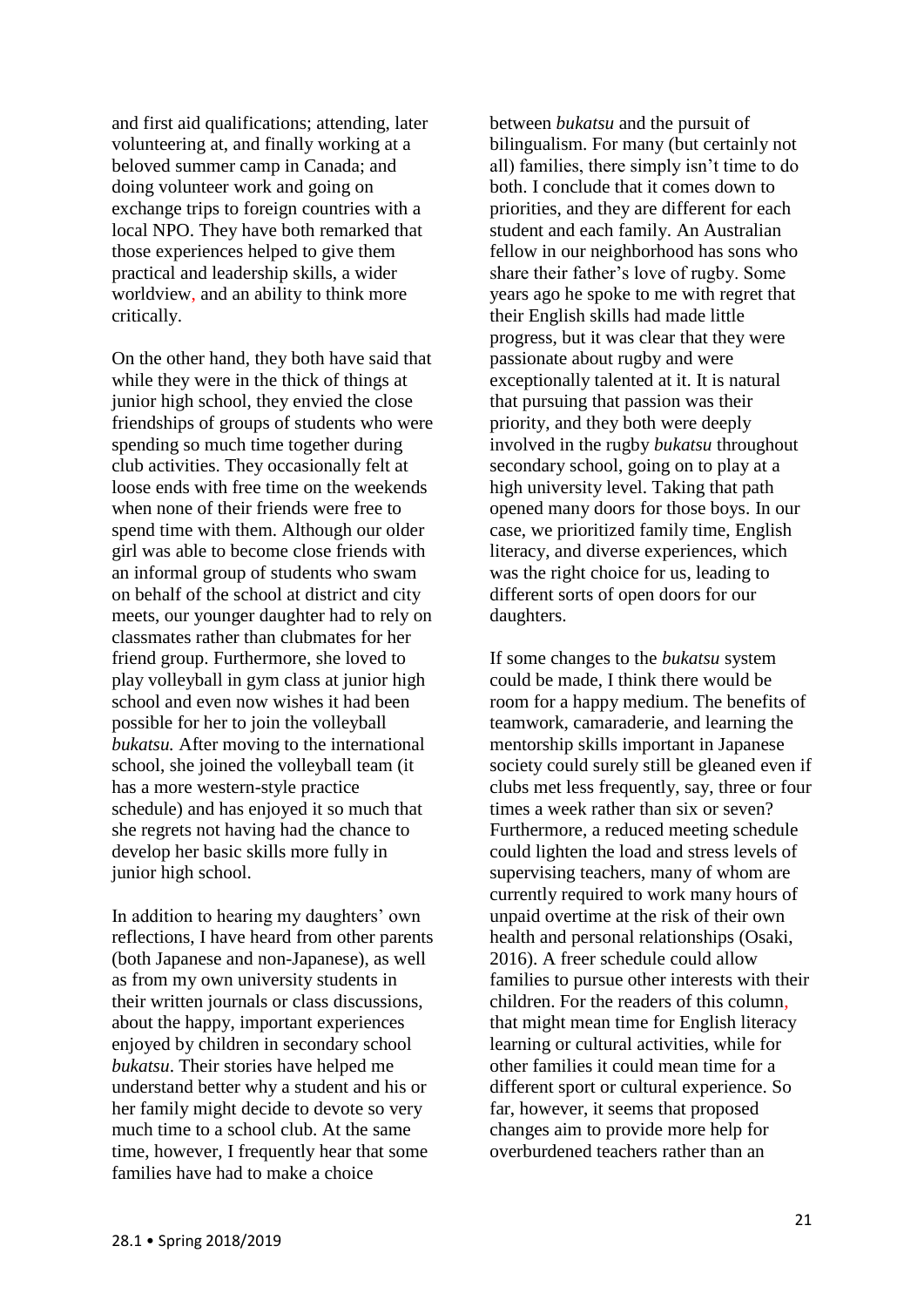overall reduction in student hours spent in club activities (Tsuboya-Newell, 2018).

Families who want to prioritize the development of bilingualism and biliteracy may choose the same path we did, or they may find another combination that works for them. Ultimately, however, each family must make a decision that suits the family's values and priorities as well the desires of each family member, as far as that is possible.

Cave, P. (2004). Bukatsudō: The Educational Role of Japanese School Clubs, The Journal of Japanese Studies 30: 2, pp. 383-415. (Author's version.) Retrieved from [https://www.escholar.manchester.ac.uk/api](https://www.escholar.manchester.ac.uk/api/datastream?publicationPid=uk-ac-man-scw:1b4538&datastreamId=POST-PEER-REVIEW-NON-PUBLISHERS.PDF) [/datastream?publicationPid=uk-ac-man](https://www.escholar.manchester.ac.uk/api/datastream?publicationPid=uk-ac-man-scw:1b4538&datastreamId=POST-PEER-REVIEW-NON-PUBLISHERS.PDF)[scw:1b4538&datastreamId=POST-PEER-](https://www.escholar.manchester.ac.uk/api/datastream?publicationPid=uk-ac-man-scw:1b4538&datastreamId=POST-PEER-REVIEW-NON-PUBLISHERS.PDF)[REVIEW-NON-PUBLISHERS.PDF](https://www.escholar.manchester.ac.uk/api/datastream?publicationPid=uk-ac-man-scw:1b4538&datastreamId=POST-PEER-REVIEW-NON-PUBLISHERS.PDF)

Kittaka, L.G. (2014, June 22). Allconsuming school clubs worry foreign parents. *The Japan Times*. Retrieved from [https://www.japantimes.co.jp/community/](https://www.japantimes.co.jp/community/2014/06/22/issues/consuming-school-clubs-worry-foreign-parents/#.XLJ1TGT_zx4) [2014/06/22/issues/consuming-school-](https://www.japantimes.co.jp/community/2014/06/22/issues/consuming-school-clubs-worry-foreign-parents/#.XLJ1TGT_zx4) [clubs-worry-foreign](https://www.japantimes.co.jp/community/2014/06/22/issues/consuming-school-clubs-worry-foreign-parents/#.XLJ1TGT_zx4)[parents/#.XLJ1TGT\\_zx4](https://www.japantimes.co.jp/community/2014/06/22/issues/consuming-school-clubs-worry-foreign-parents/#.XLJ1TGT_zx4)

Kittaka, L.G. (2018, February 27). Taking one for the team. *Savvy Tokyo*. Retrieved from [https://savvytokyo.com/learnt-ins](https://savvytokyo.com/learnt-ins-outs-japanese-school-clubs/)[outs-japanese-school-clubs/](https://savvytokyo.com/learnt-ins-outs-japanese-school-clubs/)

Osaki, T. (2016, March 7). Overworked teachers call for change as extracurricular supervision takes toll. *The Japan Times.*  Retrieved from [https://www.japantimes.co.jp/news/2016/0](https://www.japantimes.co.jp/news/2016/03/07/reference/overworked-teachers-call-change-extracurricular-supervision-takes-toll/#.XLLAkGT_zx5) [3/07/reference/overworked-teachers-call](https://www.japantimes.co.jp/news/2016/03/07/reference/overworked-teachers-call-change-extracurricular-supervision-takes-toll/#.XLLAkGT_zx5)[change-extracurricular-supervision-takes](https://www.japantimes.co.jp/news/2016/03/07/reference/overworked-teachers-call-change-extracurricular-supervision-takes-toll/#.XLLAkGT_zx5)[toll/#.XLLAkGT\\_zx5](https://www.japantimes.co.jp/news/2016/03/07/reference/overworked-teachers-call-change-extracurricular-supervision-takes-toll/#.XLLAkGT_zx5)

Tsuboya-Newell, I. (2018, March 13). Japan's overworked and underpaid teachers. *The Japan Times.* Retrieved from [https://www.japantimes.co.jp/opinion/201](https://www.japantimes.co.jp/opinion/2018/03/13/commentary/japan-commentary/japans-overworked-underpaid-teachers/#.XLLU22T_zx4) [8/03/13/commentary/japan](https://www.japantimes.co.jp/opinion/2018/03/13/commentary/japan-commentary/japans-overworked-underpaid-teachers/#.XLLU22T_zx4)[commentary/japans-overworked](https://www.japantimes.co.jp/opinion/2018/03/13/commentary/japan-commentary/japans-overworked-underpaid-teachers/#.XLLU22T_zx4)[underpaid-teachers/#.XLLU22T\\_zx4](https://www.japantimes.co.jp/opinion/2018/03/13/commentary/japan-commentary/japans-overworked-underpaid-teachers/#.XLLU22T_zx4)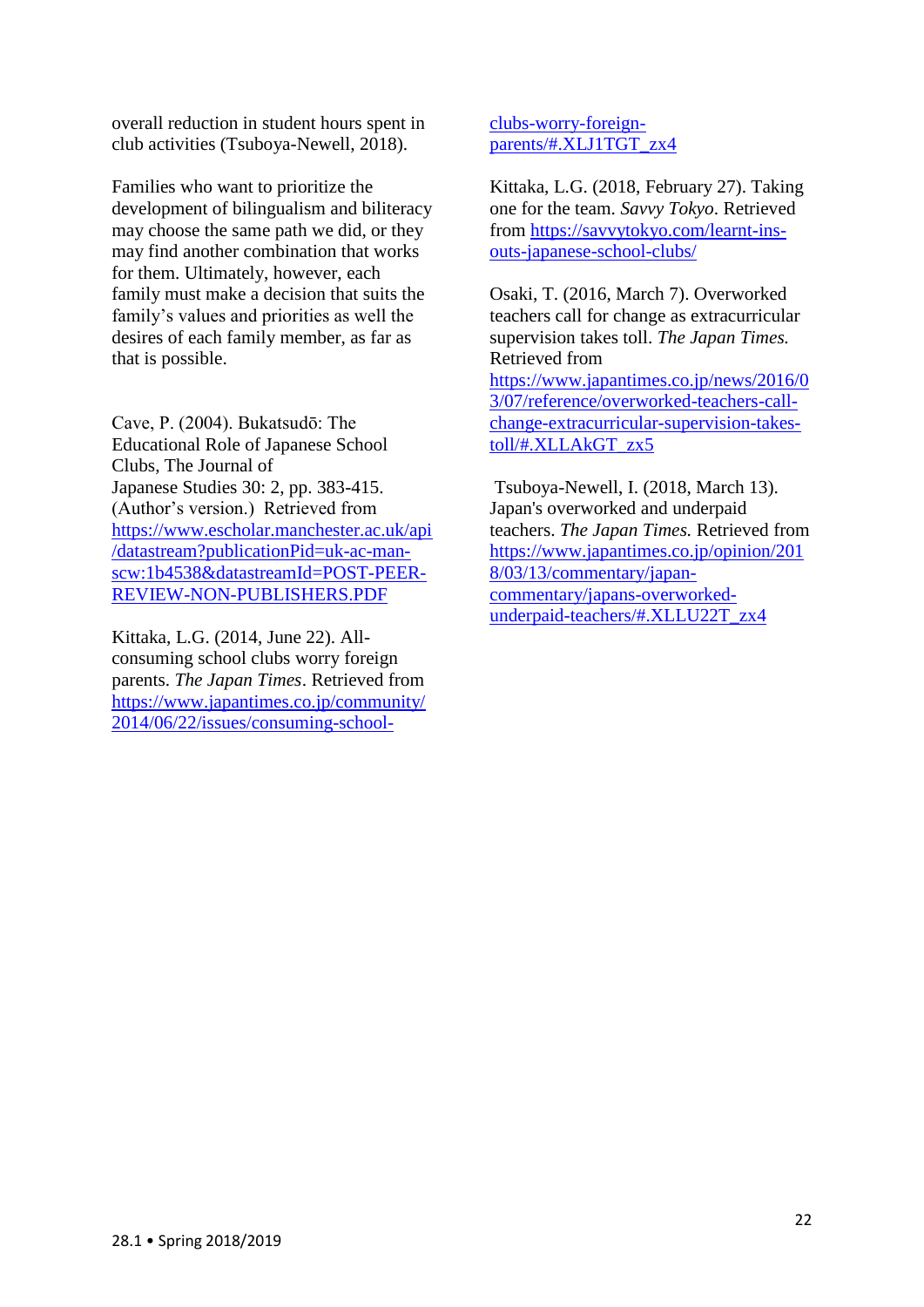Bankole, Abidemi T. - Ritsumeikan Asia Pacific University

Hofmeyr, Ana Sofia - Kansai University

Wang, Hui Ling - Morioka University

*The following is a summary of some of the responses from the 2018 JALT National annual BSIG forum. If you are interested in becoming involved either as a panellist, writer, or audience member, contact Mandy Klein at [mklein@jcmu.org.](mailto:mklein@jcmu.org)*

-Lance Stilp, Editor

## **Presentation Title and Summary**

*How is it that highly proficient multilinguals came to be so? Whether they began learning a second language in youth or adulthood, some have achieved extraordinary levels of proficiency in their second languages. However we conceive of language learning, bilingualism or multilingualism is the ultimate aim of second language learning and teaching. This forum aspires to showcase the personal narratives behind the theories.* 

## **Self-Introduction**

Ana: I was born in Portugal, from Portuguese parents, the oldest of three children, and raised completely in Portuguese. When I was in fifth grade, I started taking English lessons, which I continued through the end of high school. In Portugal, most children are encouraged to learn at least two foreign languages at school and the classes are taught in that foreign language, so I also studied French. Even though both my parents worked as English teachers, we never spoke English to each other at home. However, as I was growing up, my family hosted an exchange student from the U.S. and my dad travelled abroad occasionally, so I became very interested in different cultures. I had the opportunity to spend a few weeks abroad when I was  $14$ , at my cousins' house in the UK, and to go on a host family programme to the US for a year when I was 17. The combination of all these experiences really helped me to engage actively with English from a young age. After I graduated from university, I went on to complete a Master's Degree in Scotland, where I met my husband, who is from South Africa. From then on, my life was increasingly led in English, even after we moved to Japan in 2010. I did not know any Japanese at that point, but I felt motivated to learn and I feel fairly comfortable with it these days. We now have a daughter who is 3 years old and with whom we use English, Portuguese and Japanese at home.

Hui Ling: Hi everyone and thank you very much for coming to listen to our panel forum. First, please let me introduce myself. My name is Hui Ling Wang, and I am from Singapore. I am Chinese Singaporean. I first came to Japan, to Iwate Prefecture, as a JET ALT in 2007. I was an ALT for five years. After the JET Programme, I taught part-time in various places before joining Morioka University full-time as an Assistant Professor in September 2016, where I am now. My husband is Japanese and we have three children. My native language is English, because English is the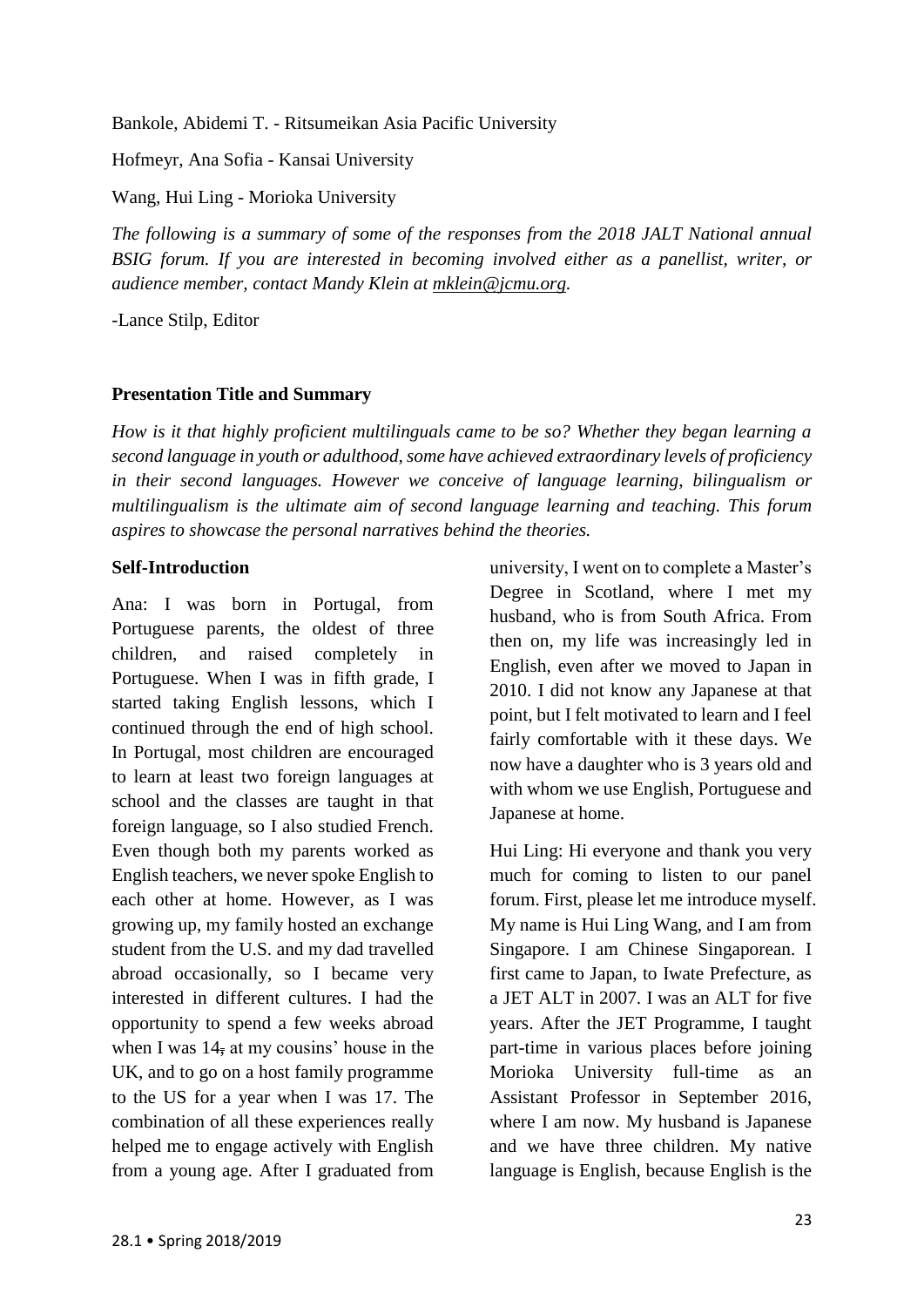main language used in Singapore. But Mandarin Chinese is also my native language, because as an ethnic Chinese I can speak Mandarin.

At this point, I have to explain a little about the language situation in Singapore. There are three main ethnic races in Singapore, namely the Chinese, Malays, and Tamils. English is the first language in Singapore and the language medium in schools and businesses. The mother tongues of each of the three races are known as the second languages, which is a subject that students take in school, much like the role English has in Japanese schools. As such, most Singaporeans are bilingual or multilingual. A Chinese Singaporean would likely be bilingual in English and Mandarin Chinese, a Malay Singaporean would likely be bilingual in English and Malay, and an Indian Singaporean would likely be bilingual in English and Tamil. On top of the two languages, some Chinese Singaporeans might also speak a Chinese dialect. Hokkien and Cantonese are the most commonly spoken Chinese dialects in Singapore. Of course, there might also be Chinese Singaporeans who are not fluent in Mandarin Chinese, or Malay Singaporeans who are not fluent in Malay, and so on. The current situation is that English is taking over all the other languages, so students are getting weaker in their mother tongues, and are even using English to learn their mother tongues, like Japanese students using Japanese to learn English. There are also Malay or Indian Singaporeans, for example, who can speak Mandarin Chinese, especially if they studied Mandarin Chinese in school instead of their mother tongue, because it is possible to choose the mother tongue you want as a subject.

My third language is Japanese. I studied it as a hobby for one year while working in Singapore. After I came to Japan, I continued to self-study it and took the JLPT as a motivation to study Japanese.

All these three languages are very much present in my current life. I use English in my job and with my foreign friends, and family and friends from home. I use Mandarin Chinese, too, with friends and family from home, and also with friends from China who are living in Iwate Prefecture. I speak to my husband in Japanese, and use it in my daily life in Japan, but with my kids, I speak to them in English only. I have also taught Chinese using Japanese, for two years in a high school. So I used my third language to teach my second language.

Abidemi: As a child, I acquired both Yoruba and English. French and Japanese came later in life, from studying at school and on my own. For some years, I taught in French at a middle school, and I was able to improve my Japanese skills to be at roughly the N2 level of the old JLPT test while working as an ALT in Japanese public schools. Reading and language immersion are two elements that have proven invaluable to me in learning languages.

My linguistic journey began in Nigeria, where I was born. Nigeria has four official languages: Yoruba, Hausa, Igbo, and English. I'm from the Yoruba speaking region, and so I learned it as a child at home and from those in my surroundings. Since education in Nigeria mainly takes place in English, which is also the lingua franca due to the plenitude of ethnic groups and languages, I was schooled in English from kindergarten. In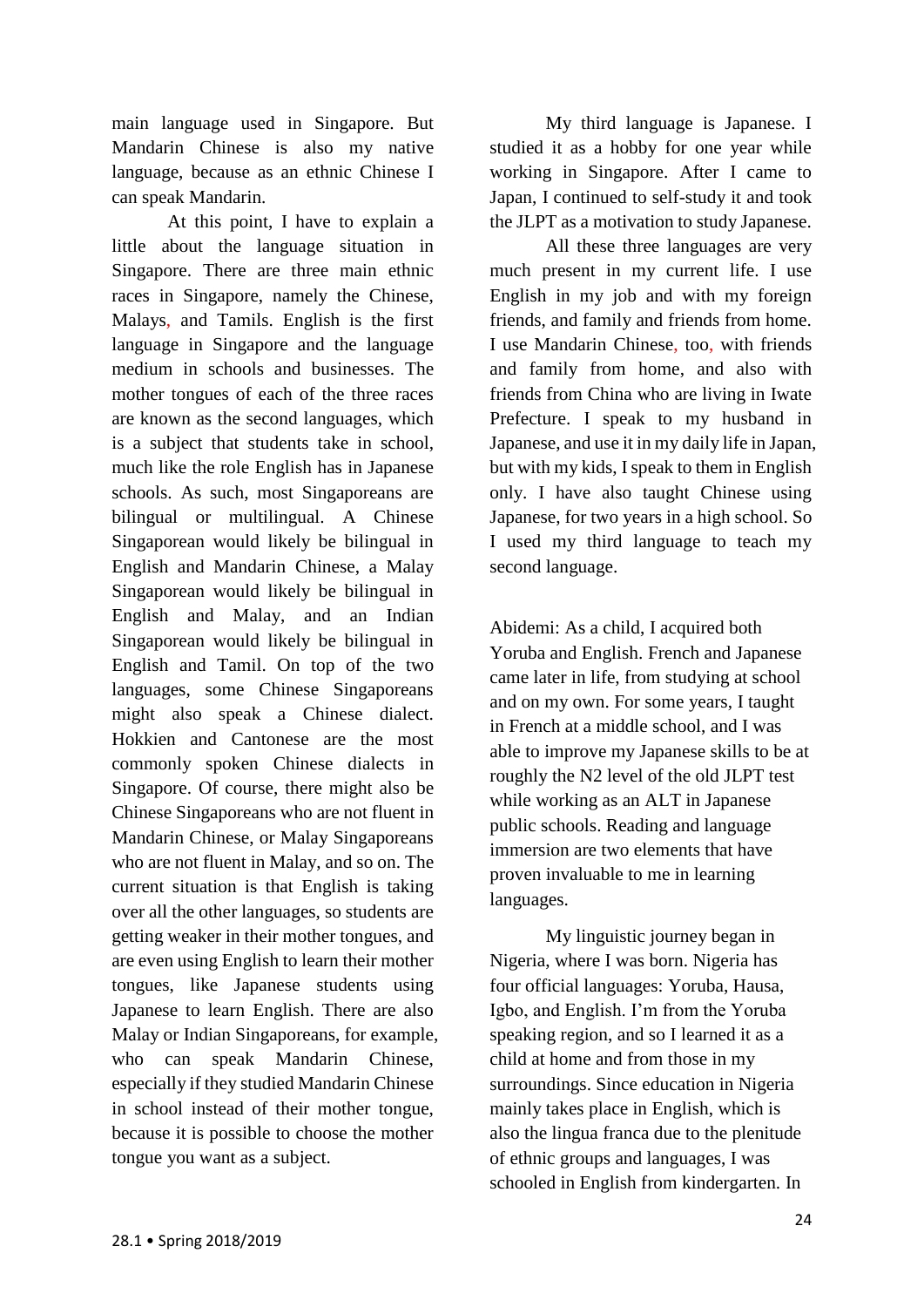addition, English is the language of business; it's important for professional and even social success. Therefore, at one point my parents tried to enforce an English-only rule at home so that us children would learn it better. However, and to their consternation, this rule did not stick. But this actually turned out to be a blessing in disguise once we moved to Canada.

Just as I neared the end of my time in primary school, my family immigrated to Canada. Canada has two official languages, French and English. Since we moved to an English-speaking province, our linguistic surroundings were completely transformed overnight into English. Consequently, the only source of Yoruba input was my parents. So, it became evident that it was an advantage that we had not gotten into the habit of speaking only English at home, or we would have lost Yoruba. Therefore, I was able to maintain my Yoruba language skills by practicing with family, and watching movies and listening to music in Yoruba. Unfortunately, not all of my siblings have been able to retain this language. There is a significant decrease in ability going from the oldest to the youngest, as those who spent less time spent in Nigeria speak it a lot less than those that lived there longer. I'm the oldest, so I have been able to maintain by using it with family members, and by being immersed in the language again during my almost yearly visits to Nigeria. However, I am not as fluent in it as say, my parents, or cousins who grew up in Nigeria. For example, Yoruba has a lot of proverbs and idioms that I'm not familiar with because I'm not often exposed to them.

As Canada has two official languages, I was required to study French as a second language at school, even though I lived in an English-speaking province. This was quite difficult for me at the beginning because I lacked foundational skills which peers had gained at the beginning of elementary school. Consequently, I lagged behind in French throughout elementary and high school. It was not until university that I would catch up, and not because of the French classes in which I enrolled. The improvement was a result of two governmental immersion programs that allowed me to study for short periods of time in Quebec, the French part of Canada. Additionally, after graduating from university, I went to work and study French in Montreal for one year. These immersion experiences boosted my ability in French tremendously, and helped fill the [lacuna  $\rightarrow$ gap? I don't think most readers will understand the word "lacuna"; I myself didn't know it.] in my skills. As a result, I became fluent enough to work in French, and for two years I taught in French at a middle school in northern Quebec. Moreover, the experience of studying French in school and on my own really helped me discover the best approaches of learning languages for me. I realized that regularly reading in the target language, and having ample opportunities for immersion, were the best means for me to learn. These two ways also made the process of learning Japanese smoother.

Sometimes I joke with friends that an effect of learning Japanese is that as the language entered into one ear, it pushed French out the other! For it seems that as my knowledge of Japanese has gradually increased, my knowledge of French has gone in the opposite direction. This is due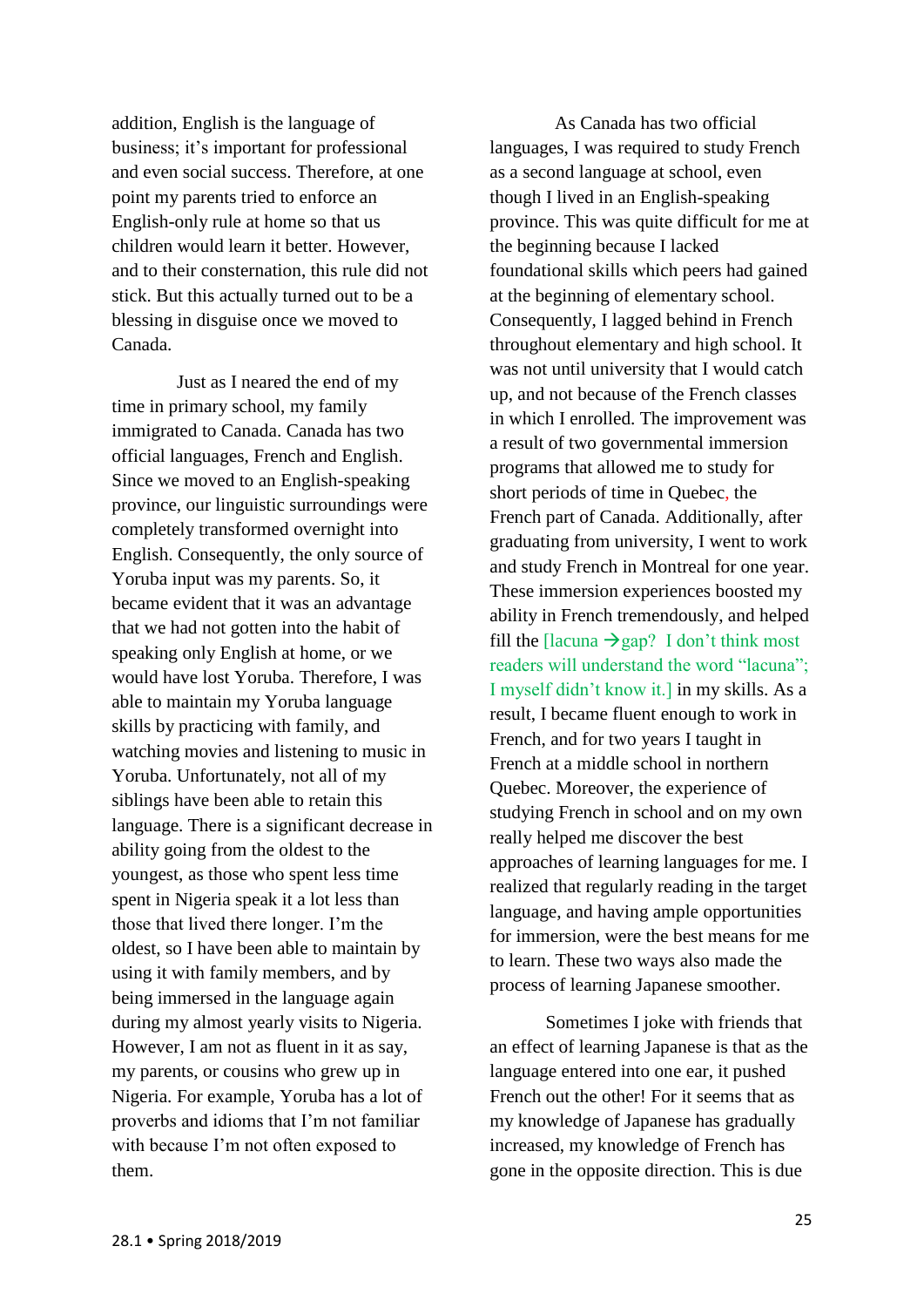to the fact that I have very limited exposure to French in Japan, and that I stopped keeping up with it. On the other hand, I studied Japanese almost on a daily basis in my first few years in Japan, and I was constantly exposed to it. Knowing the benefits that reading and immersion could bring from my experiences learning French, I employed these two approaches/modes extensively to improve in Japanese. While working as an Assistant Language Teacher (ALT), I had adequate time to devout to reading and studying the plethora of school newsletters and reports which landed on my desk in the staff room. During breaks from classes, I would look up vocabulary and kanji that I didn't understand, and was able to gradually build up my knowledge of kanji and vocabulary that way. I also studied grammar textbooks, and tried to practice grammar in conversations with the Japanese people around me. Participating in homestays allowed me to be fully immersed in Japanese for short periods of time, and helped me develop listening and speaking skills. Homestays also helped me to quickly learn the norms of Japanese family life, and deepen my knowledge of the culture.

Right now, I'm not actively studying any languages. But I've managed to retain the ones I speak to different degrees. Although my French is rusty, I occasionally use it when I meet tourists from France. To my surprise and delight, they often compliment my accent and pronunciation. Japanese is a bit easier to keep up with because I'm still living in Japan, and I'm surrounded by the language. But I'm best at listening, when compared with speaking, reading, and writing. I use Yoruba at home with my

family, or when I travel to Nigeria to visit. I sometimes watch Yoruba movies, or listen to music in the language, to stay current with it and the culture. However, my main language is English. I use it daily, at work with students, colleagues, friends, and sometimes even with family.

## **Q1 When did you first consider yourself to be bilingual?**

Ana: Oddly enough, for me the notion of being bilingual came through legitimisation by an outside party shortly after I moved to Japan in 2010. I had been speaking English, studying in English, and leading my life in English several years before I moved to Japan, but I had never thought of myself as bilingual. Also, while my boyfriend at the time (now husband) had been offered an English teaching position, I did not have a job and I did not feel that I was good enough to become an English teacher. Searching for an English teaching job in Japan, when I had just moved here, was a difficult time for me – there were plenty of opportunities, of course, but all of the job ads asked for "native speakers", so I honestly thought I would not qualify and I would not apply. After nearly a month and a lot of encouragement by my husband, I finally decided to give it a try despite the odds. I got an interview almost immediately, was interviewed by an American teacher, and was soon after offered the job. That was the turning point for me  $-$  I thought, here is this American teacher who thinks that I am good enough and that my English is good enough, so I guess it must be. And that is when I thought I was probably bilingual.

Hui Ling: This year I published a paper on the definitions of bilingualism which says that various linguists have offered different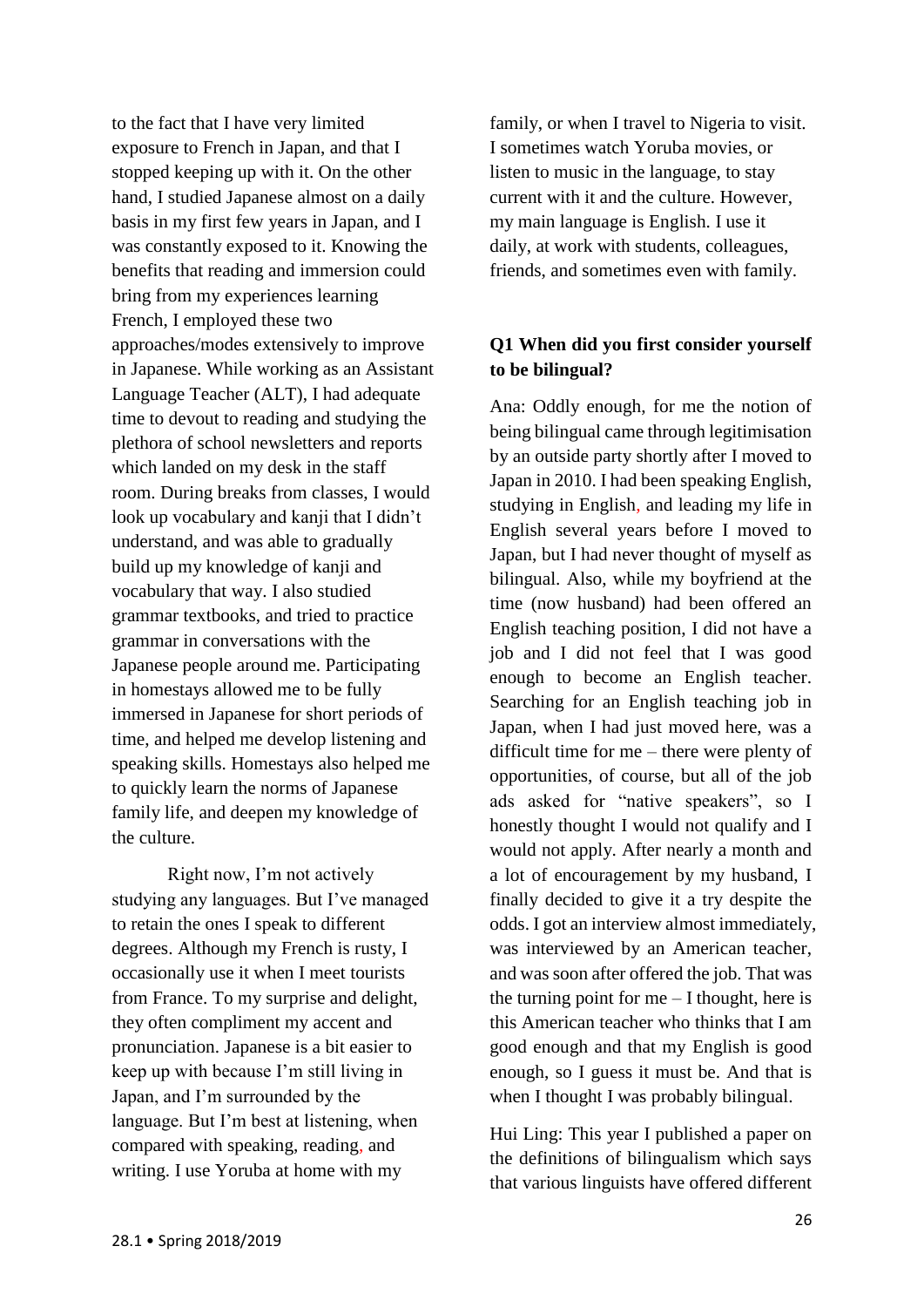definitions. So, bilingual proficiency appears to occur on a spectrum, or a range. At the lowest point, you could say you are a bilingual if you can say 'Hello' in two languages, or you could only be considered a bilingual if you are of native level in two languages. But there is also the problem that it is hard to judge who is the so-called native speaker or what is considered the native level. So, in my conclusion in the paper, you are a bilingual if you think that you are, because it takes confidence to claim so, and the person with that confidence should be given the benefit of the doubt. Therefore, my personal view of what bilingualism is the personal definition of the self-proclaimed bilingual.

I think I'm bilingual from maybe the first year of primary school in Singapore. I remembered that I realised that 'English and Chinese are different languages, and I know both'. Also, I realised at that time that there was a thing called beauty of both the languages used in literature and that I also understood the nuances and cultural differences of both languages.

Abidemi: For me, bilingualism is not only about language. It's also about one's identity, self-perception, way of thinking, and understanding of different cultures. For instance, how well is an individual able to navigate between different (language and cultural) identities? How comfortable are they in different linguistic and cultural groups? Can they move fluidly between different communities? For example, although I'm not as fluent in Yoruba as my cousins, I still feel very much Nigerian and Yoruba. I feel comfortable in that culture, and have a sense of belonging – certainly because I'm ethnically Yoruba. Furthermore, I'm able to distinguish

between Yoruba cultural norms, and Japanese, French, and English Canadian ones. Even though I don't have linguistic mastery in all these languages, I feel comfortable in each culture, and can navigate among the different people groups.

I considered myself bilingual sometime after moving to Canada, and noticed that I was thinking and dreaming in both languages without consciously trying to switch. Oftentimes, I would not even remember which language a thought had occurred in, because I had the linguistic capacity to express myself in both.

# **Q2 What did you feel contributed to your language learning the most?**

Ana: When I was growing up, both my parents were English teachers and they used to use English as a secret language at home when they did not want me to understand what they were saying. That was my biggest motivation to learn the language from a young age! I started looking at picture dictionaries, learning English at school and eventually moved on to watching movies and reading longer stories in English (all the while pretending I did not speak or understand much, although I was eventually caught). I also enjoyed simple video games, so I somehow ended up playing a lot of games that built up my vocabulary throughout the years. When I finished junior high school, I spent a couple of weeks in England with some British cousins, and when I graduated from high school, I spent a year in the U.S. with a host family. These experiences, along with the year I spent in the UK during graduate school, really contributed to my language learning. However, I think that without that initial strong motivation and random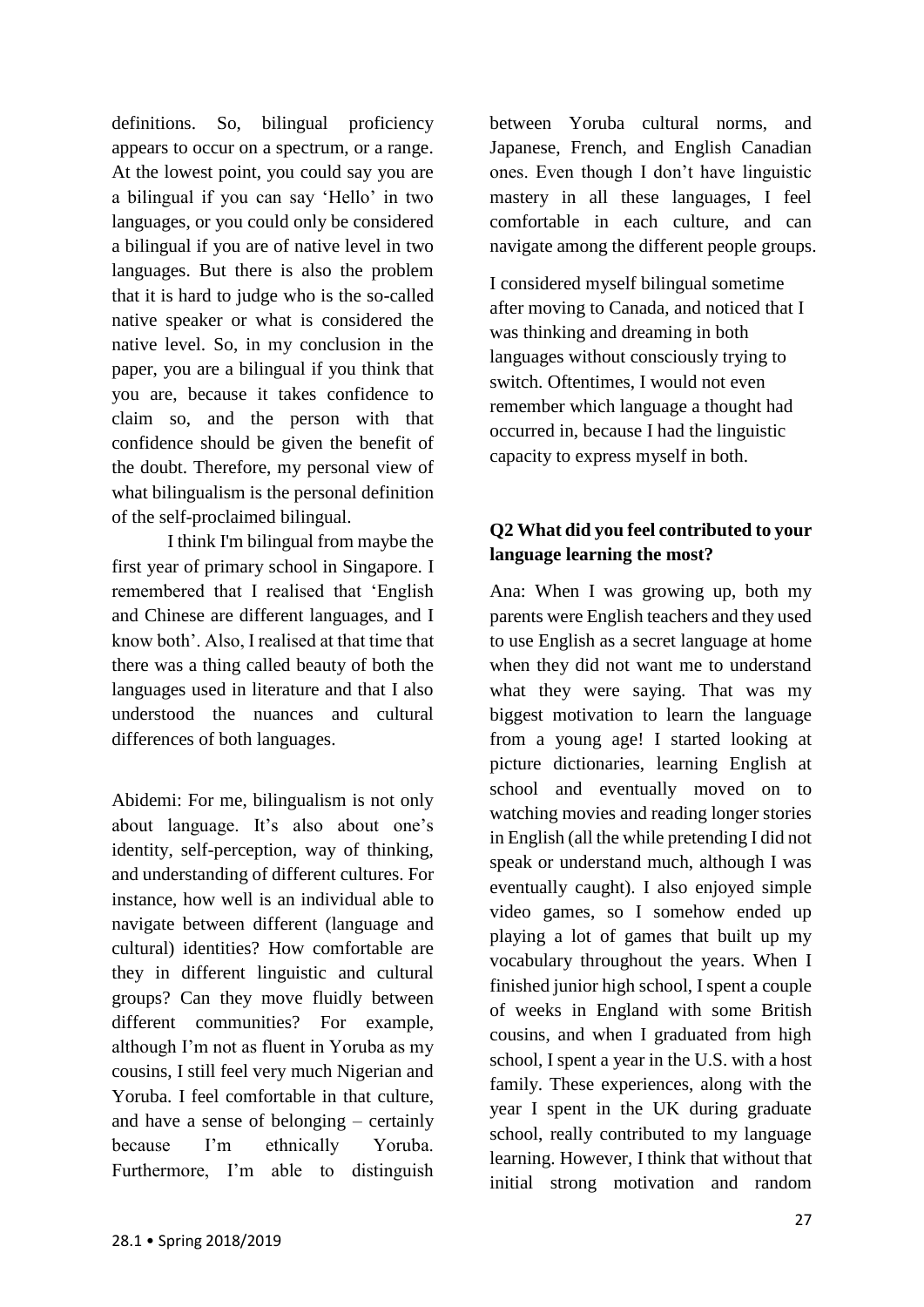vocabulary building, I could not have made use of that time abroad as we well as I did.

Hui Ling: I cannot take any credit for this. I think I have to give credit to the Singapore education system and the bilingual environment and society. The history and racial makeup of the society, and the brilliance and efforts of the political leaders then, when Singapore had just become independent, made Singapore a highly proficient bilingual society. Besides the fact that both languages are taught in school, they are also used in daily life everywhere in Singapore. Singaporeans do codeswitching a lot, and it is rather uniquely Singaporean (which is why there is the development of the colloquial English called Singlish). I believe that the difference between language study in Japan and in Singapore is that in Singapore, you get to practice the languages you learnt in school in everyday life, with family and friends. Because almost everyone is bilingual or better, you get to practice both languages. Informally in society you can use the colloquial forms of both languages, but in school you learn the formal and correct grammatical usage of the languages. So it is a great country that truly embraces bilingualism and multilingualism.

Besides this, I also have to give credit to the way my parents brought me up. My father had a relatively well-off family when he was younger, so he was sent to English-based schools where the medium of instruction was in English. My mother went to Chinese-based schools. (At that time, Singapore was not yet independent, and there were both English and Chinesebased schools. A few years after independence, the government decided to do away with the Chinese-based schools, which further strengthened the role of English as the first language in Singapore.) Therefore, my parents decided to raise us using the one-parent-one-language style. My mother spoke to us in Mandarin Chinese only, and my father spoke to us in English only. After some point, in primary school maybe, this was so instilled into me that it would feel weird if I were to speak to my parents in languages other than the ones they assigned. Up until today, my brothers and I still speak to our mother in Mandarin Chinese and our father in English. Our parents are the ones that tried to change their languages instead! My mother sometimes tries to speak to us in English because it is after all the main language used by the younger generation, but we would always reply in Mandarin. My father would sometimes try to speak to us in Chinese because he wanted to join in conversations we have with our mother, but we would always reply in English!

I strongly believed that this helped me a lot in becoming good in both languages. My grades for both languages in schools were often better than many peers. Also, because I felt very fortunate to have been raised this way, and see the tremendous benefits, I am also using this method of raising kids with my Japanese husband.

A third contribution to my language acquisition, I have to say, is an awareness of my skills and the power of being bilingual or multilingual. In Singapore I don't stand out for being bilingual, but when Singaporeans get out of the country, we do realise how lucky we are. For example, in the JET Programme, I meet JETs from English-speaking countries and also JETs from China. People around are often amazed that I can converse and connect so well with both groups of people. With learning Japanese, it is a realisation of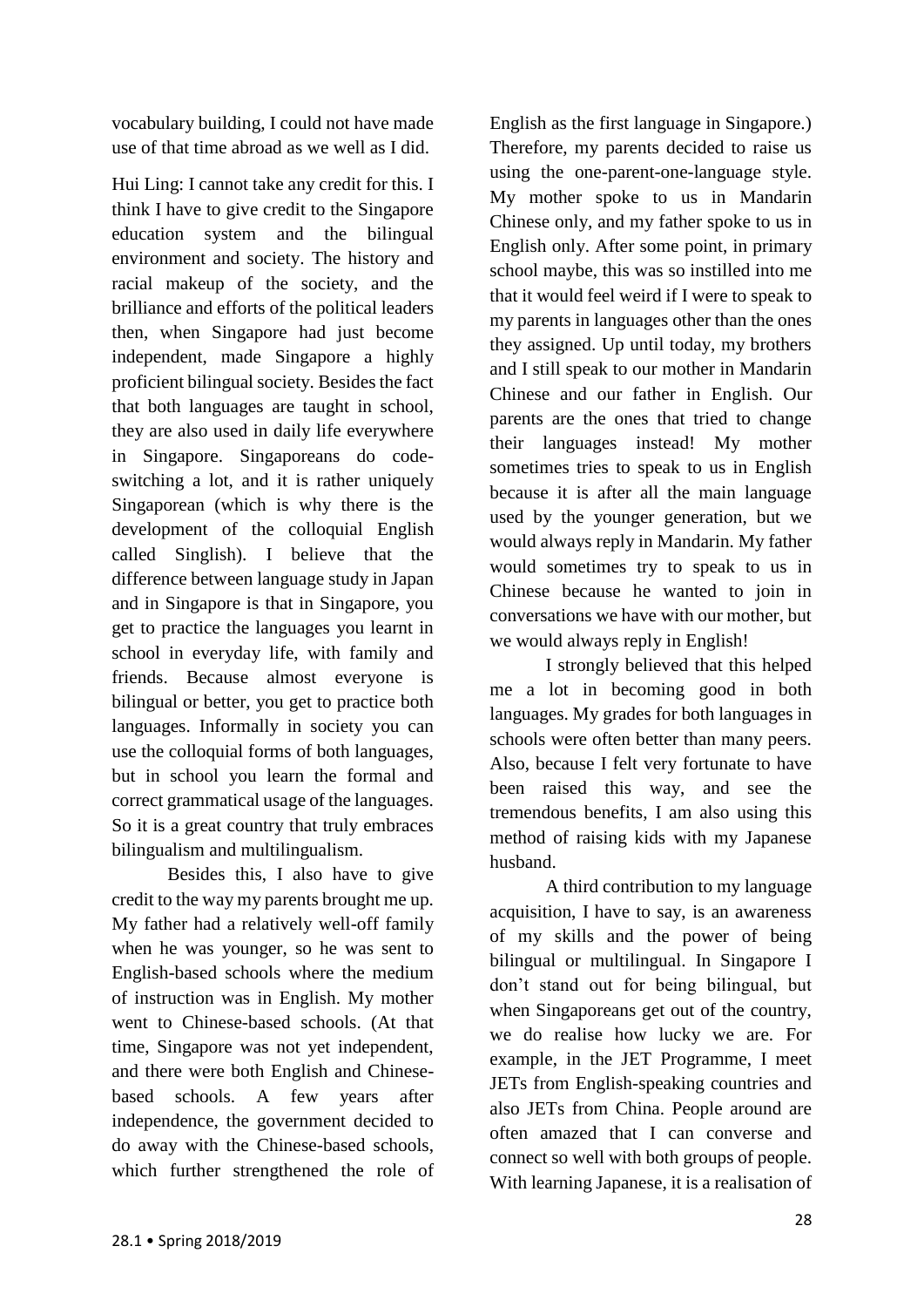the need for survival, because I like to be very independent, like not even relying on my husband to bring me to pregnancy medical check-ups, or not relying on the JTE to explain grammar in Japanese. I also want a variety of entertainment in my life, so there is motivation to learn Japanese to understand movies, dramas, etc.

Abidemi: As I mentioned in the sections above, reading and language immersion have really helped in my path of language acquisition. An important component I can add is to use one's interests. That is, doing the things you find interesting to learn another language. For instance, I chose to read in French and Japanese because I already enjoyed doing so in English. So I chose books, magazines, and websites that were interesting to me in the languages I wanted to learn. In the same vein, participating in language immersions allowed me to travel and meet people from different cultures – things which I normally enjoy – while developing my skills in the target languages. Finally, online language apps have also played a big part in keeping me from getting bored, and keeping me motivated.

# **Q3 How do languages shape your identity? What do you answer when people ask you "Where are you from?" or "Who are you"?**

Ana: After spending so many years abroad and living in seven different countries, this is actually a very difficult question. My identity definitely changes, at least partially, depending on the language I am speaking, who I am with, and where I am. When I am in Japan, people see me as Portuguese although that is probably my weakest

"identity" while I am here, since I speak English most of the time and Japanese otherwise. When I am in Portugal, I also do not feel completely Portuguese, because I notice the cultural gaps that have grown between myself and my family, but I certainly behave in a more Portuguese way. If you ask my family, on the other hand, they will tell you that I have become Japanese. So, if people ask me where I am from, I'll tell them I am from Portugal but I also emphasise the fact that I have lived abroad for nearly half of my life now and that for that reason they cannot think of me as typically anything. I suppose I have found some space to integrate into my identity bits of culture that I have assimilated from the places I have lived in and from the cultures I have been exposed to in-depth. My daughter has recently turned 3 years old. She is officially Portuguese-South African, but she was born and raised in Japan. Japanese is her mother tongue and, culturally, she is already a combination of many different identities. I believe the question "where are you from" will be even more complex for her than it is for me, but that does not mean we do not know who we are. It just means that inside of us there is a multitude of complex identities that take a bit more explaining.

Hui Ling: Because Singapore is multilingual, I think the culture is halfway between a westernised modern culture and a traditional Asian culture. Speaking English makes you feel open-minded and relevant and speaking Mandarin makes you feel rooted to your racial identity and connected to your personal history. Although times change, especially with China rising in terms of the popularity of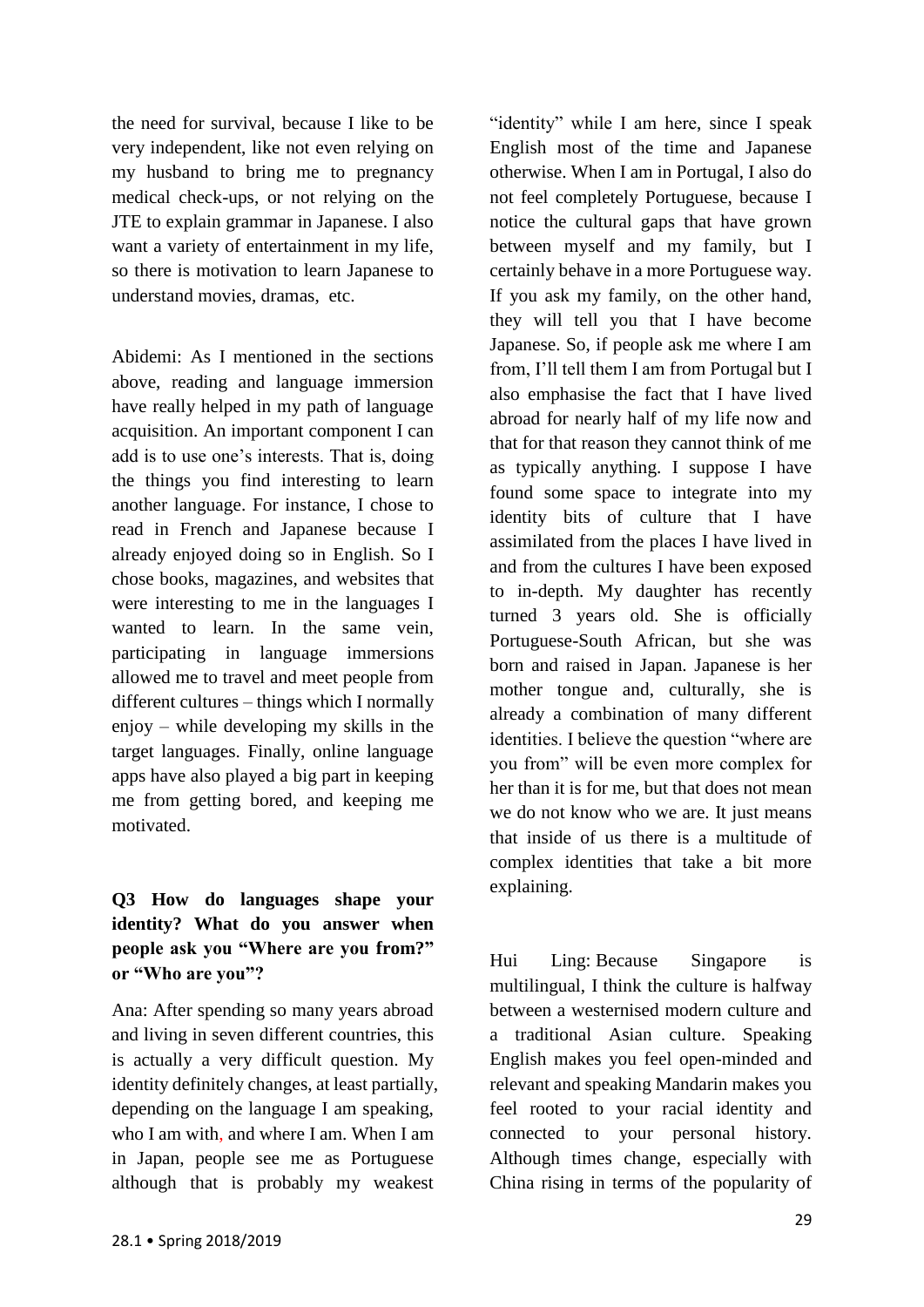Chinese pop culture, speaking in these languages might evoke different feelings over time. However, for Singaporeans, the blend of both languages, which is Singlish, is the language that might make us feel truly Singaporean.

To give an example, at a huge JET national seminar, talking to JETs from English-speaking countries make me feel like I am a part of the English-teaching JET group, but I can also break away from the group and join the Chinese JET group, who welcome a breath of fresh air.

With the incorporation of the Japanese language, I developed new identities as a foreigner in Japan, or even more specifically, as a Singaporean in Japan, and later, as a foreign wife in Japan, and after that as a foreign mother in Japan. I embrace these different identities easily and wholeheartedly, just like anyone has to embrace their social roles as a woman, a sister, an employee of a company, and so on.

Another anecdote is about a party I hosted with Chinese and American friends and their Japanese spouses and children. One Japanese friend was observing in amazement as I switched among three languages with different friends. The more different I am, the more special I feel, and I love that. It makes me more confident and prouder of my individual identity.

One more thing I should add here is about the identity of Singaporeans as NSs of English. I wrote about this topic in my master's thesis, and while Singaporeans are not always recognised as NSs of English, most would be considered so according to many research definitions of the definition of NS, and the identity crisis of whether I am considered a NS or not sometimes pops up. English-speaking ALTs wonder whether I teach English or Chinese and Chinese ALTs praise my Mandarinspeaking abilities. At a PLL3 Conference I attended last year, one plenary speaker said that being multilingual is sometimes seen as a disadvantage, which is exactly what I feel, that being bilingual before coming to Japan is sometimes seen as being jack-of-alltrades, but master of none, which shouldn't be what a bilingual should feel.

Abidemi: I think the process of learning different languages has helped me develop into a more confident person. My identity is more multifaceted because it's informed by different cultures. In terms of identity, I believe I am Yoruba and Canadian – English speaking. But on top of these two parts are traits that come from being a French and Japanese speaker. Having access to these languages gives me greater appreciation for these and all cultures. I'm able to understand others better and see things from various perspectives. My life's been enriched through the experiences I've had with people from all over the world.

# **Audience Question #1: How do you plan to approach your own children's education?**

Ana: It's a trial-and-error process, really. At first, we were quite flexible with language use, often using English, Portuguese, and even Japanese, as our daughter saw fit. She was quite small and we felt that it would not work to enforce strict rules. A few months ago, Japanese clearly became her predominant language. This, in itself, is not a problem, but we felt that the only reason she was not using English was because she knew we could understand her either way. So we started using English almost exclusively and took a break from Portuguese. In the last few weeks, her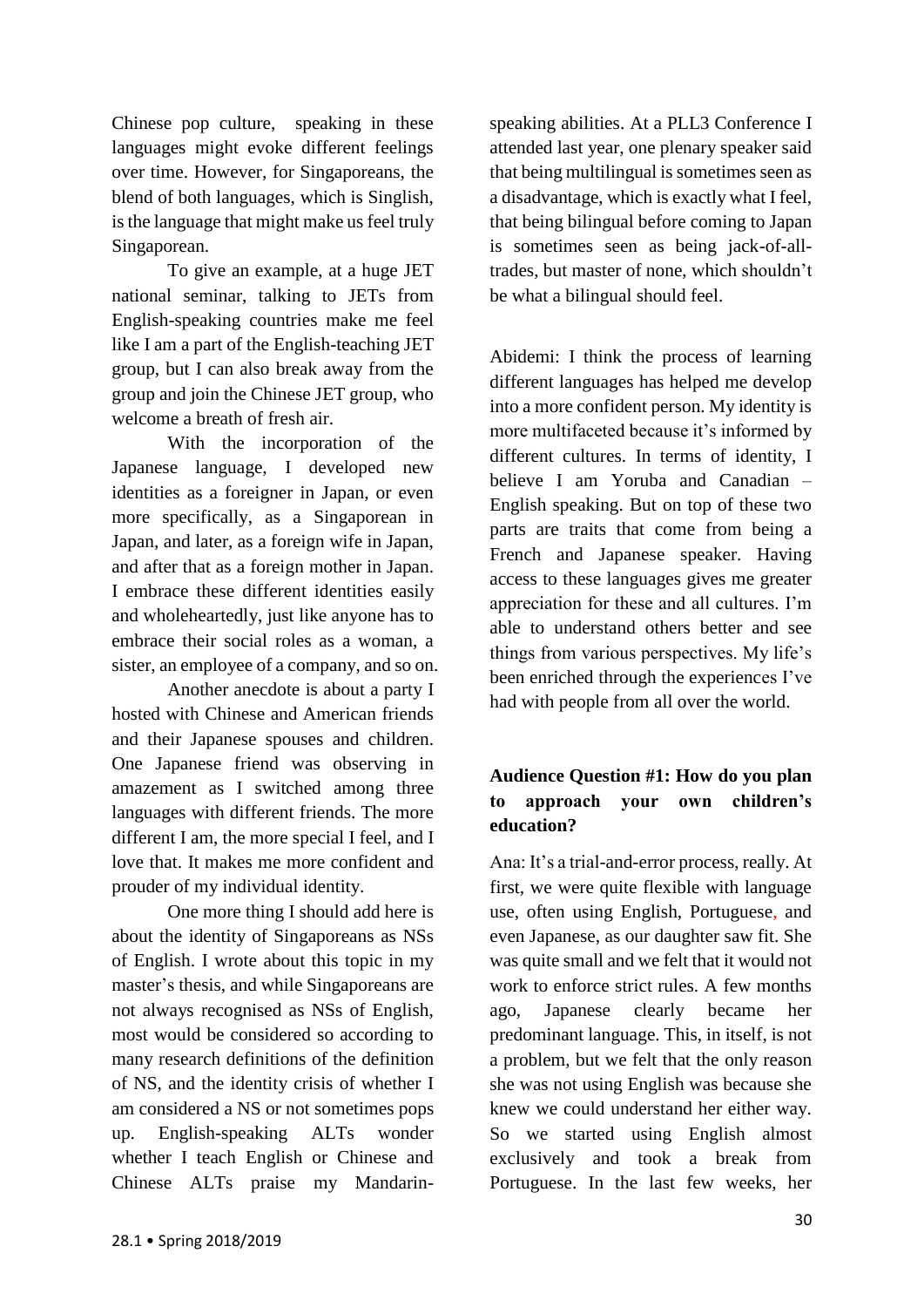English developed very quickly, so I am slowly starting to introduce some Portuguese again. This balancing approach is working for now, but I guess we will only really know the results in a few years. The most important thing, however, is that she feels that she can communicate with us, so we try not to restrict her to one language. We do not want her to feel that there is a barrier, resenting or even rejecting any of the languages we are exposing her to.

Hui Ling: So my three daughters are aged six, four and two. From their births, I have been using the one-parent-one-language method. My husband can understand some English but doesn't speak it much. I speak to him in Japanese and my children in English only. My children see and hear on a daily basis that I speak Japanese to my husband but I make sure they find it difficult to have communicative access to me if they attempt to speak to me in Japanese. I throw in Mandarin phrases now and then, but I have quickly decided that it is too difficult to manage two languages on my own with the kids. I am also influenced by my parents who, although they spoke to their parents and siblings in their respective Chinese dialects Hainanese and Hokkien, decided not to speak to my brothers and I in any Chinese dialects, for fear of confusing us. (My parents were also influenced by the government policy then not to allow Chinese dialects in schools or the media so as to consolidate the languages of the Chinese race into one language, Mandarin.)

Thus, because of my parents' style of language upbringing, I believe that I should not be too ambitious with the children's language acquisition. Also, my husband is also worried that the kids would confuse Japanese kanji with Chinese

characters. (Regardless, I sigh everyday knowing that it is a waste that my children are not learning Mandarin, one of the most difficult languages in the world to speak.)

I have bought and brought over many English books and English learning materials from Singapore, and will probably continue to do so, although many English learning materials available in Japanese are excellent as well. I also have Chinese books and materials also from Singapore, and will still try to incorporate them whenever I can. One thing good about language learning materials from Singapore is that some are bilingual in English and Chinese, so they're perfect for my children.

My eldest daughter is rather fluent in English, and other Singaporeans comment that she has a Singaporean accent! My second daughter is still struggling with speaking to me in English, and she often tries to get away with speaking to me in Japanese as much as she can. I do recasting a lot, because I know that it's not because they don't want to speak in English, but because they can't. My eldest daughter sometimes speaks to me in Japanese as a joke, and this is exactly what I want to achieve, which is for them to feel that it is weird if they speak to me in Japanese. When my eldest was born, I gave her a ton of input in the form of books, CDs, and me singing and talking to them. I got much less motivated and less energetic with the other two daughters, which I think explains why their level of English is lower than their eldest sister when she was at their ages. My youngest daughter is just starting to speak, but I hear only audible Japanese words for now.

For as much as possible, I hope to pace my daughters' English learning journey with their peers in Singapore, but it is proving more and more an uphill task. I